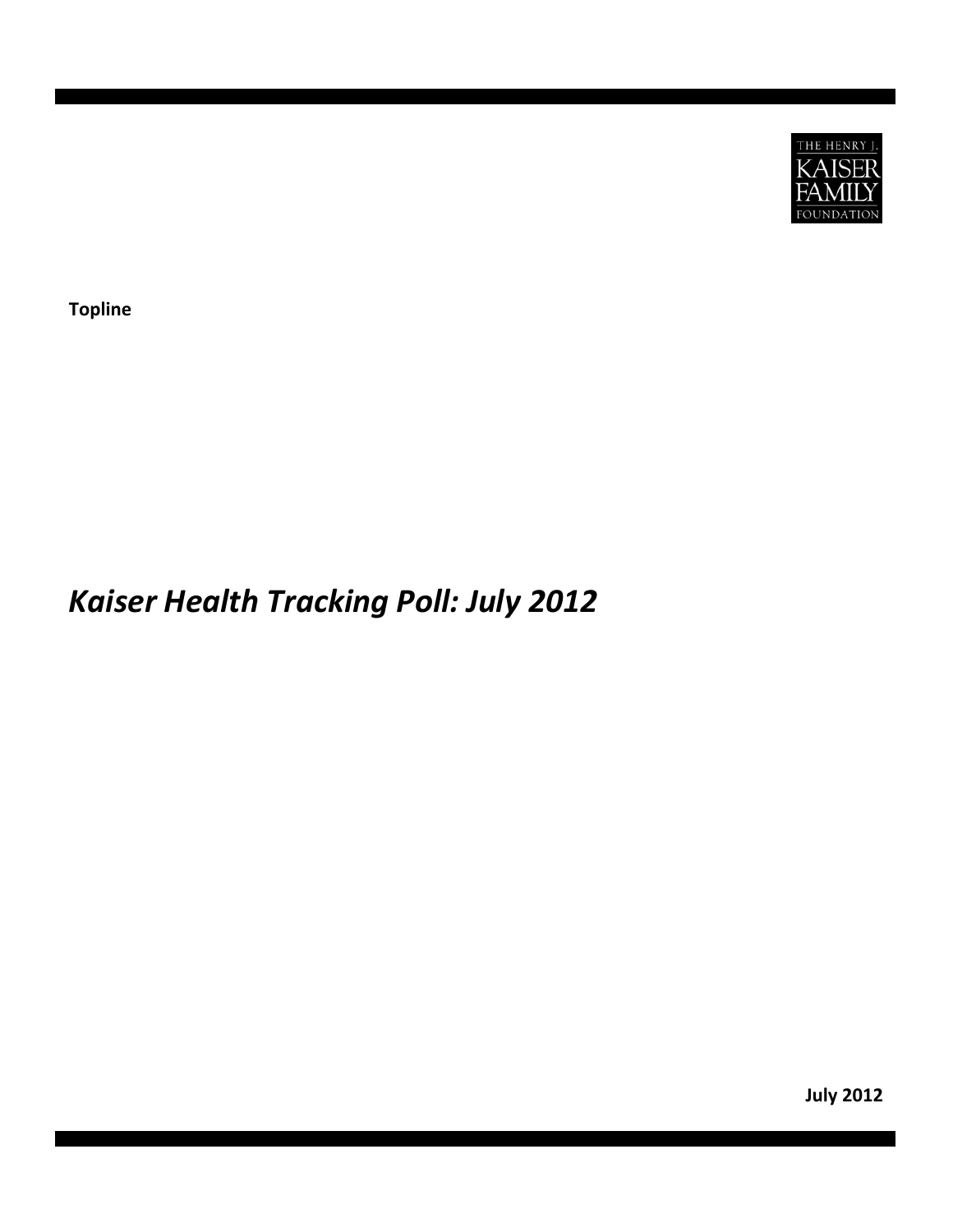This *Kaiser Health Tracking Poll* is the second of two polls to be released this month looking at public opinion on the Affordable Care Act in the wake of the Supreme Court's decision in the case challenging the law. The poll was designed and analyzed by public opinion researchers at the Kaiser Family Foundation led by Mollyann Brodie, Ph.D., including Claudia Deane, Sarah Cho, and Theresa Boston. The survey was conducted July 17-23, 2012, among a nationally representative random digit dial telephone sample of 1,227 adults ages 18 and older, living in the United States, including Alaska and Hawaii (note: persons without a telephone could not be included in the random selection process). Computer‐assisted telephone interviews conducted by landline (703) and cell phone (524, including 292 who had no landline telephone) were carried out in English and Spanish by Braun Research, Inc. under the direction of Princeton Survey Research Associates International (PSRAI). Both the landline and cell phone samples were provided by Survey Sampling International, LLC. For the landline sample, respondents were selected by asking for the youngest adult male or female currently at home based on a random rotation. If no one of that gender was available, interviewers asked to speak with the youngest adult of the opposite gender. For the cell phone sample, interviews were conducted with the person who answered the phone.

The combined landline and cell phone sample was weighted to balance the sample demographics to match estimates for the national population data from the Census Bureau's 2011 Annual Social and Economic Supplement (ASEC) on sex, age, education, race, Hispanic origin, nativity (for Hispanics only), and region along with data from the 2000 Census on population density. The sample was also weighted to match current patterns of telephone use using data from the January‐June 2011 National Health Interview Survey. The weight takes into account the fact that respondents with both a landline and cell phone have a higher probability of selection in the combined sample and also adjusts for the household size for the landline sample. All statistical tests of significance account for the effect of weighting. Weighted and unweighted values for key demographic variables are shown in the table below.

| Sample Demographics       |                      |          |  |  |  |  |
|---------------------------|----------------------|----------|--|--|--|--|
|                           | Unweighted           | Weighted |  |  |  |  |
|                           | Gender               |          |  |  |  |  |
| Male                      | 53.2%                | 49.5%    |  |  |  |  |
| Female                    | 46.8%                | 50.5%    |  |  |  |  |
|                           | Age                  |          |  |  |  |  |
| 18-24                     | 9.2%                 | 11.7%    |  |  |  |  |
| 25-34                     | 13.9%                | 17.1%    |  |  |  |  |
| 35-44                     | 12.7%                | 16.6%    |  |  |  |  |
| 45-54                     | 20.0%                | 18.6%    |  |  |  |  |
| 55-64                     | 20.3%                | 16.4%    |  |  |  |  |
| $65+$                     | 21.3%                | 17.2%    |  |  |  |  |
|                           | Education            |          |  |  |  |  |
| Less than HS Grad.        | 6.8%                 | 11.2%    |  |  |  |  |
| HS Grad.                  | 27.0%                | 33.4%    |  |  |  |  |
| Some College              | 24.4%                | 24.8%    |  |  |  |  |
| College Grad.             | 40.6%                | 29.4%    |  |  |  |  |
|                           | Race/Ethnicity       |          |  |  |  |  |
| White/not Hispanic        | 74.1%                | 68.1%    |  |  |  |  |
| <b>Black/not Hispanic</b> | 7.8%                 | 11.0%    |  |  |  |  |
| Hisp - US born            | 7.2%                 | 6.4%     |  |  |  |  |
| Hisp - born outside       | 3.5%                 | 5.9%     |  |  |  |  |
| Other/not Hispanic        | 5.5%                 | 6.6%     |  |  |  |  |
|                           | Party Identification |          |  |  |  |  |
| Democrat                  | 27.6%                | 28.9%    |  |  |  |  |
| Independent               | 36.4%                | 35.6%    |  |  |  |  |
| Republican                | 27.5%                | 25.0%    |  |  |  |  |
| Other                     | 5.5%                 | 6.7%     |  |  |  |  |

The margin of sampling error including the design effect for the full sample is plus or minus 3 percentage points. For results based on subgroups, the margin of sampling error may be higher. Sample sizes and margin of sampling errors for other subgroups are available by request. Note that sampling error is only one of many potential sources of error in this or any other public opinion poll.

The response rate calculated based on the American Association of Public Opinion Research's Response Rate 3 formula was 13 percent for the landline sample and 12 percent for the cell phone sample.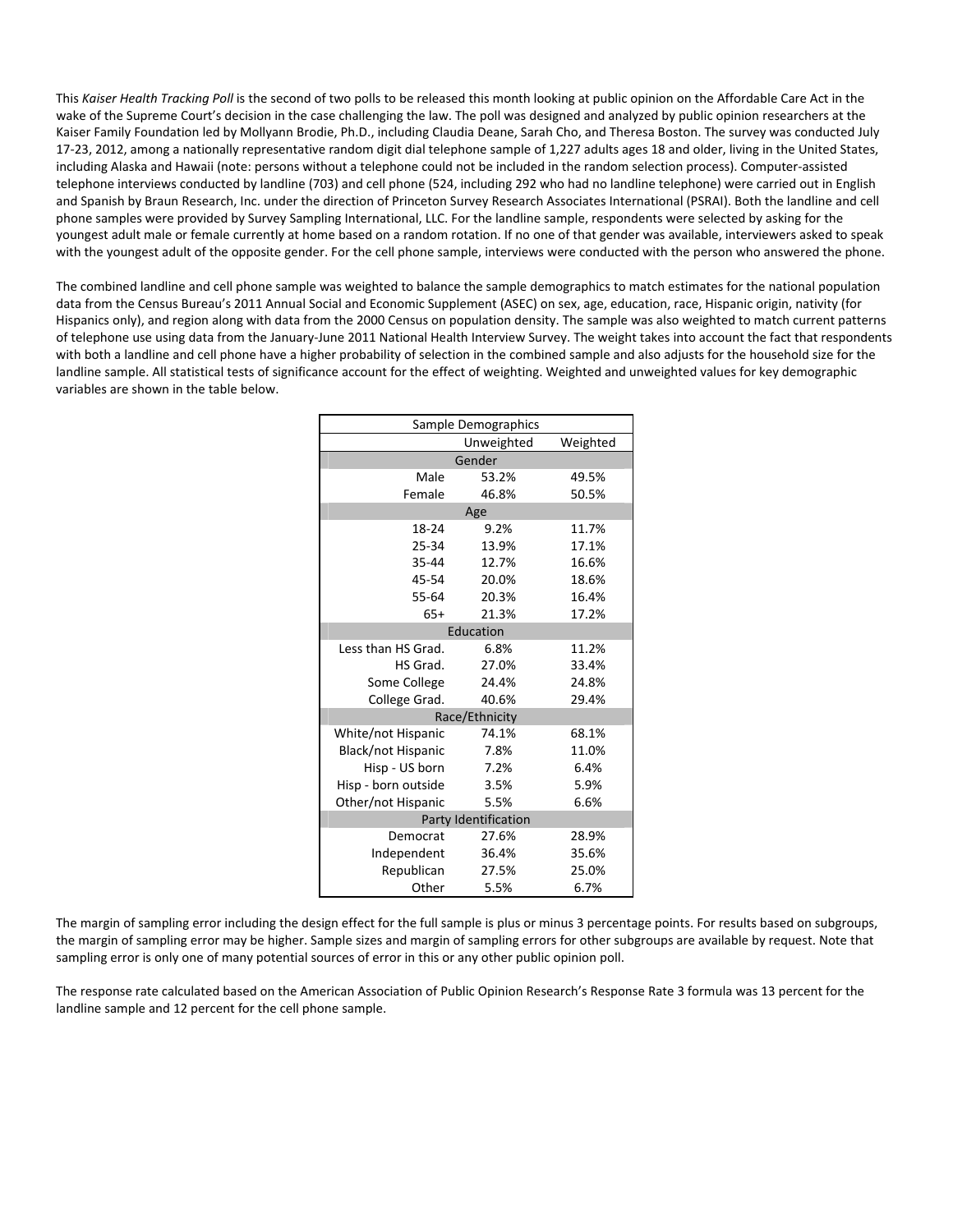1. As you may know, a health reform bill was signed into law in 2010. Given what you know about the health reform law, do you have a generally (favorable) or generally (unfavorable) opinion of it? [GET ANSWER THEN ASK: Is that a very (favorable/unfavorable) or somewhat (favorable/unfavorable) opinion?] (ROTATE OPTIONS IN PARENTHESES)

|             | Very      | Somewhat  | Somewhat    | Very        | Don't know/ |
|-------------|-----------|-----------|-------------|-------------|-------------|
|             | favorable | favorable | unfavorable | unfavorable | Refused     |
| 07/12       | 20        | 18        | 13          | 31          | 17          |
| 06/12       | 25        | 16        | 11          | 30          | 18          |
| 05/12       | 17        | 20        | 12          | 32          | 19          |
| 04/12       | 20        | 22        | 9           | 34          | 15          |
| 03/12       | 18        | 23        | 11          | 29          | 19          |
| 02/12       | 17        | 25        | 16          | 27          | 15          |
| 01/12       | 18        | 19        | 14          | 30          | 19          |
| $12/11^{1}$ | 19        | 22        | 15          | 28          | 17          |
| 11/11       | 17        | 20        | 15          | 29          | 19          |
| 10/11       | 12        | 22        | 20          | 31          | 15          |
| 09/11       | 18        | 23        | 14          | 29          | 16          |
| 08/11       | 16        | 23        | 17          | 27          | 17          |
| 07/11       | 20        | 22        | 12          | 31          | 15          |
| 06/11       | 15        | 27        | 16          | $30\,$      | 12          |
| 05/11       | 19        | 23        | 15          | 29          | 14          |
| 04/11       | 20        | 21        | 14          | 27          | 18          |
| 03/11       | 21        | 21        | 15          | 31          | 13          |
| 02/11       | 16        | 27        | 19          | 29          | 8           |
| 01/11       | 19        | 22        | 16          | 34          | 9           |
| 12/10       | 22        | $20\,$    | 14          | 27          | 18          |
| 11/10       | 19        | 23        | 12          | 28          | 18          |
| 10/10       | 18        | 24        | 15          | 29          | 15          |
| 09/10       | 19        | 30        | 15          | 25          | 11          |
| 08/10       | 19        | 24        | 13          | 32          | 12          |
| 07/10       | 21        | 29        | 10          | 25          | 14          |
| 06/10       | $20\,$    | 28        | 16          | 25          | 10          |
| 05/10       | 14        | 27        | 12          | 32          | 14          |
| $04/10^2$   | 23        | 23        | 10          | 30          | 14          |

 $^1$  May 2010 through December 2011 trend wording was "As you may know, a health reform bill was signed into law early last year…"

<sup>2</sup> April 2010 trend wording was "[President Obama did sign a health reform bill into law last month...] Given what you know about the new health reform law, do you have a generally (favorable) or generally (unfavorable) opinion of it? (Is that a very favorable/unfavorable or somewhat favorable/unfavorable opinion?)"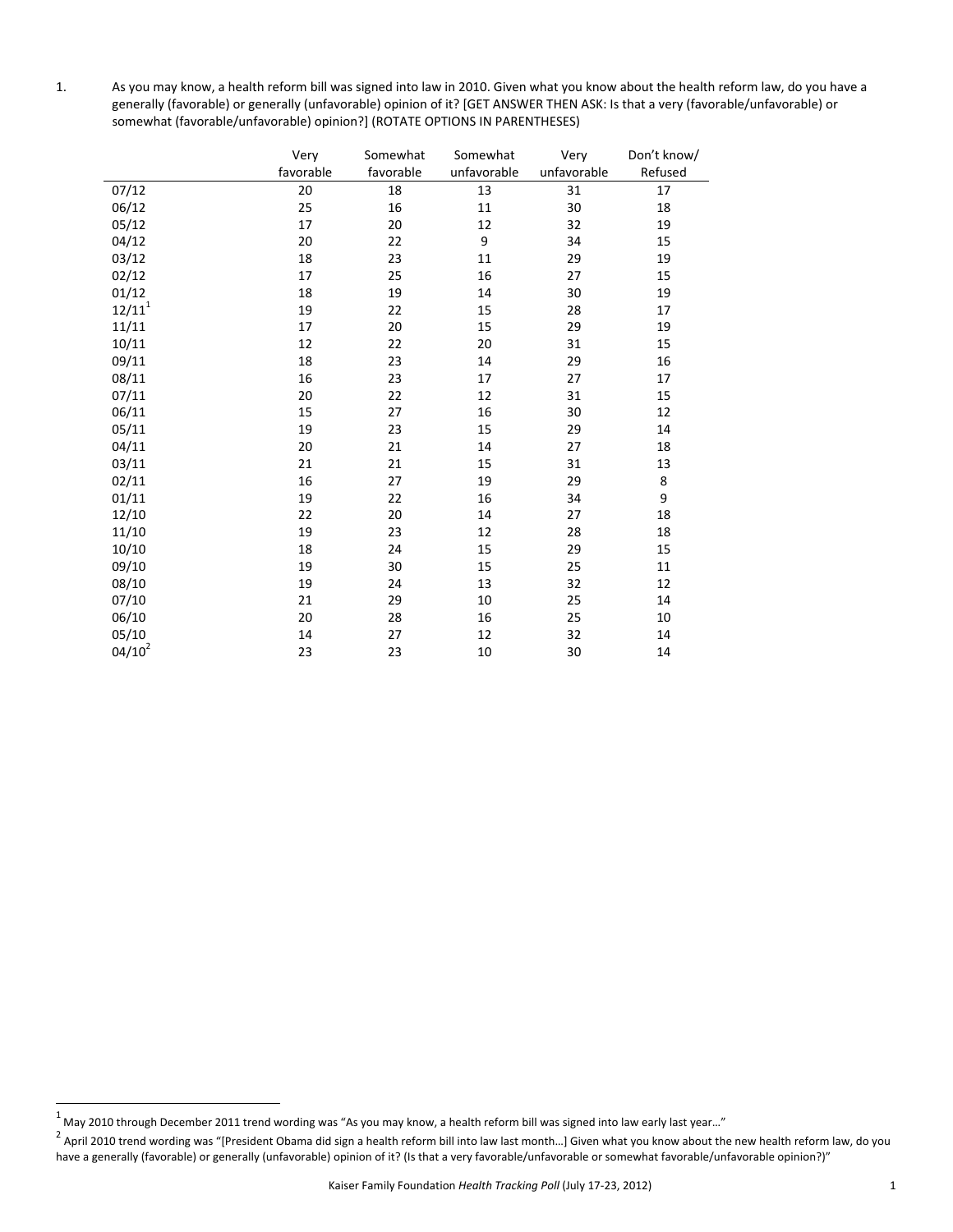2. Do you think (INSERT AND RANDOMIZE) will be (better off) or (worse off) under the health reform law, or don't you think it will make much difference? (ROTATE OPTIONS IN PARENTHESES ACROSS INTERVIEWS, BUT NOT WITHIN SAME INTERVIEW) [READ IF NECESSARY: "Will (INSERT ITEM) be (better off) or (worse off) under the health reform law, or don't you think it will make much difference?]

|                        | Better off | Worse off | Not much<br>difference | (VOL.)<br>Depends        | Don't know/<br>Refused   |
|------------------------|------------|-----------|------------------------|--------------------------|--------------------------|
| a. You and your family |            |           |                        |                          |                          |
| 07/12                  | 25         | 32        | 37                     | $\overline{\phantom{a}}$ | 6                        |
| 05/12                  | 23         | 31        | 37                     | $\overline{a}$           | 9                        |
| 04/12                  | 26         | 32        | 34                     | --                       | 8                        |
| 03/12                  | 26         | 33        | 34                     | --                       | $\overline{\mathbf{7}}$  |
| 02/12                  | 27         | 25        | 41                     |                          | 7                        |
| 01/12                  | 26         | 33        | 35                     |                          | 6                        |
| 12/11                  | 26         | 31        | 39                     |                          | 5                        |
| 11/11                  | 23         | 31        | 41                     | $-$                      | 5                        |
| 10/11                  | 18         | 31        | 44                     | $-$                      | 6                        |
| 09/11                  | 27         | 32        | 34                     | $-$                      | $\overline{\mathcal{I}}$ |
| 08/11                  | 24         | 33        | 37                     | $-$                      | 6                        |
| 07/11                  | 27         | 29        | 39                     | $-$                      | 5                        |
| 06/11                  | 24         | 34        | 35                     | --                       | $\overline{7}$           |
| 05/11                  | 28         | 28        | 38                     |                          | 6                        |
| 04/11                  | 27         | 28        | 37                     |                          | 8                        |
| 03/11                  | 26         | 30        | 39                     |                          | 5                        |
| 02/11                  | 28         | 31        | 38                     | $-$                      | 3                        |
| 01/11                  | 20         | 32        | 44                     | $-$                      | 4                        |
| 12/10                  | 32         | 33        | 28                     |                          | $\overline{\phantom{a}}$ |
| 11/10                  | 25         | 31        | 34                     | $-$                      | 9                        |
| 10/10                  | 31         | 29        | 32                     | $-$                      | $\overline{\phantom{a}}$ |
| 09/10                  | 32         | 28        | 33                     | --                       | $\overline{\phantom{a}}$ |
| 08/10                  | 29         | 30        | 36                     | $-$                      | 5                        |
| 07/10                  | 32         | 29        | 33                     |                          | 6                        |
| 06/10                  | 28         | 28        | 39                     | --                       | 5                        |
| 05/10                  | 29         | 30        | 32                     | $\overline{\phantom{a}}$ | 9                        |
| 04/10                  | 31         | 32        | $30\,$                 | $\overline{\phantom{a}}$ | 8                        |
| $03/10^3$              | 35         | 32        | 28                     | $\mathbf 2$              | 3                        |
| 02/10                  | 34         | 32        | 26                     | 3                        | 5                        |
| 01/10                  | 32         | 33        | 29                     | 3                        | $\overline{\mathbf{r}}$  |
| 12/09                  | 35         | 27        | 32                     | 3                        | 3                        |
| 11/09                  | 42         | 24        | $27\,$                 | 3                        | 4                        |
| 10/09                  | 41         | 27        | 28                     | $\overline{\mathbf{c}}$  | 3                        |
| 09/09                  | 42         | 23        | 28                     | 4                        | 3                        |
| 08/09                  | 36         | 31        | 27                     | $\overline{\mathbf{c}}$  | 4                        |
| 07/09                  | 39         | 21        | 32                     | 4                        | 3                        |
| 06/09                  | 39         | 16        | 36                     | 3                        | 5                        |
| 04/09                  | 43         | 14        | 36                     | 4                        | 4                        |
| 02/09                  | 38         | 11        | 43                     | 4                        | 3                        |

*Q2 continued on next page*

<sup>3&</sup>lt;br><sup>3</sup> February 2009 through March 2010 trend wording was "Do you think (INSERT) would be (better off) or (worse off) if the president and Congress passed health care reform, or don't you think it would make much difference?"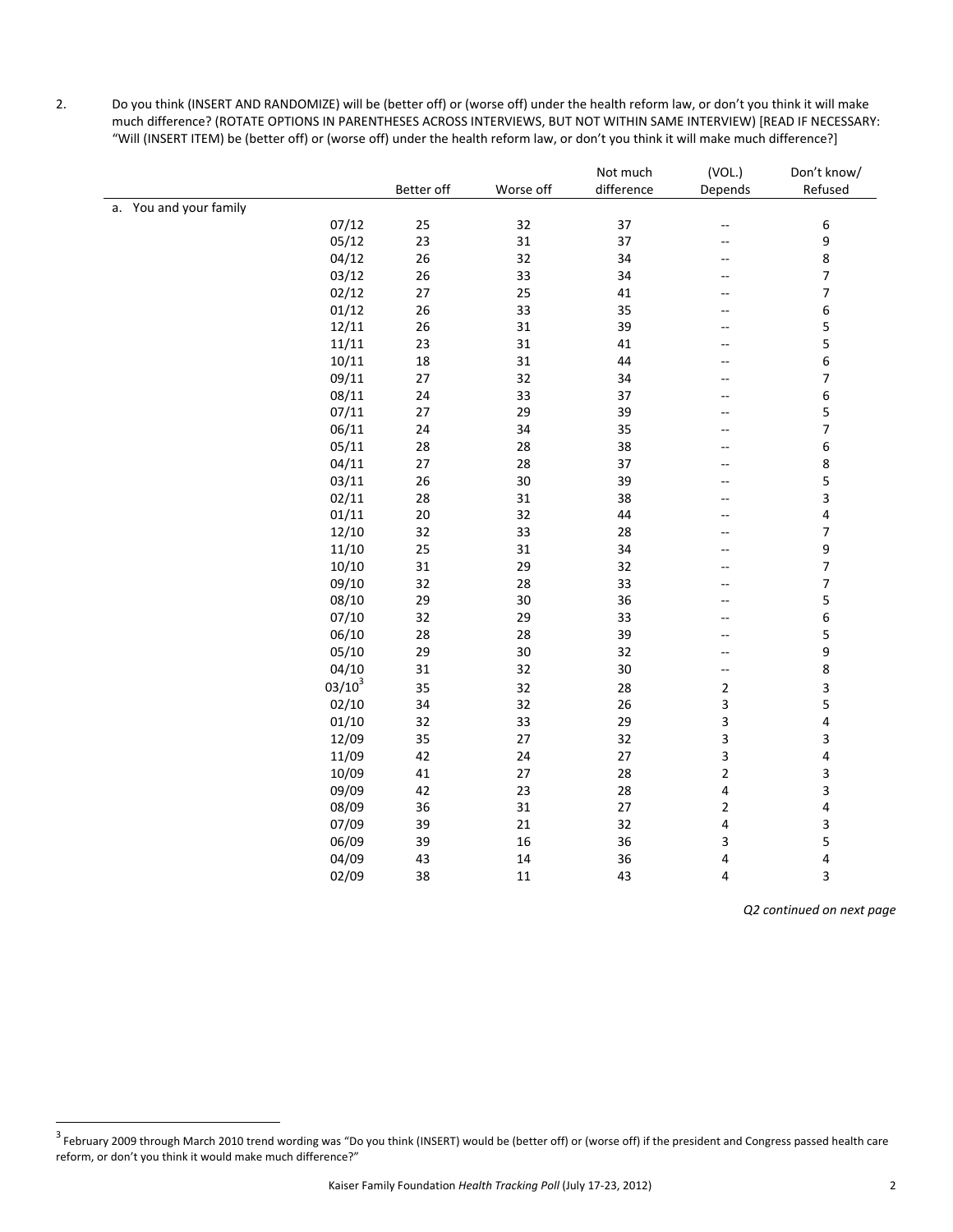## *Q2 continued*

|    |                        |       |            |           | Not much   | (VOL.)                  | Don't know/              |
|----|------------------------|-------|------------|-----------|------------|-------------------------|--------------------------|
|    |                        |       | Better off | Worse off | difference | Depends                 | Refused                  |
| b. | The country as a whole |       |            |           |            |                         |                          |
|    |                        | 07/12 | 35         | 41        | 18         | --                      | 7                        |
|    |                        | 05/12 | 34         | 35        | $20\,$     | --                      | 11                       |
|    |                        | 04/12 | 39         | 38        | 17         | --                      | 6                        |
|    |                        | 03/12 | 37         | 38        | 18         | --                      | $\overline{\phantom{a}}$ |
|    |                        | 02/12 | 39         | 32        | 22         | --                      | $\overline{\phantom{a}}$ |
|    |                        | 01/12 | 37         | 36        | 19         | --                      | 8                        |
|    |                        | 12/11 | 37         | 37        | 19         | --                      | $\overline{\phantom{a}}$ |
|    |                        | 11/11 | 35         | 36        | 22         | --                      | $\overline{\phantom{a}}$ |
|    |                        | 10/11 | 28         | 36        | 29         | --                      | $\overline{\phantom{a}}$ |
|    |                        | 09/11 | 38         | 36        | 18         | --                      | 8                        |
|    |                        | 08/11 | 33         | 37        | 21         | --                      | 9                        |
|    |                        | 07/11 | 39         | 35        | $20\,$     | --                      | 6                        |
|    |                        | 06/11 | 35         | 39        | $20\,$     | --                      | 6                        |
|    |                        | 05/11 | 37         | 38        | 19         | --                      | 6                        |
|    |                        | 04/11 | 39         | 35        | 18         | --                      | 9                        |
|    |                        | 03/11 | 38         | 35        | 19         | --                      | $\overline{7}$           |
|    |                        | 02/11 | 37         | 39        | 19         | --                      | 5                        |
|    |                        | 01/11 | 34         | 38        | 22         | --                      | 5                        |
|    |                        | 12/10 | 40         | 37        | 15         | --                      | 8                        |
|    |                        | 11/10 | 38         | 36        | 16         | --                      | 10                       |
|    |                        | 10/10 | 39         | 34        | 18         | --                      | 9                        |
|    |                        | 09/10 | 42         | 34        | 15         | --                      | 9                        |
|    |                        | 08/10 | 39         | 37        | 18         | --                      | 6                        |
|    |                        | 07/10 | 43         | 35        | 15         | --                      | $\overline{\phantom{a}}$ |
|    |                        | 06/10 | 42         | 32        | 19         | --                      | 6                        |
|    |                        | 05/10 | 43         | 35        | 13         | --                      | 9                        |
|    |                        | 04/10 | 45         | 35        | 11         | --                      | 9                        |
|    |                        | 03/10 | 45         | 34        | 14         | 3                       | 4                        |
|    |                        | 02/10 | 45         | 34        | 12         | 4                       | 5                        |
|    |                        | 01/10 | 42         | 37        | 12         | 3                       | 5                        |
|    |                        | 12/09 | 45         | 31        | 17         | 4                       | 3                        |
|    |                        | 11/09 | 54         | 27        | 11         | 3                       | 5                        |
|    |                        | 10/09 | 53         | 28        | 12         | $\overline{\mathbf{c}}$ | 4                        |
|    |                        | 09/09 | 53         | 26        | 14         | 4                       | 4                        |
|    |                        | 08/09 | 45         | 34        | 14         | 3                       | 4                        |
|    |                        | 07/09 | 51         | 23        | 16         | 4                       | 6                        |
|    |                        | 06/09 | 57         | 16        | 19         | 3                       | 5                        |
|    |                        | 04/09 | 56         | 15        | 21         | 3                       | 5                        |
|    |                        | 02/09 | 59         | 12        | 19         | 5                       | 5                        |
| c. | Your state             |       |            |           |            |                         |                          |
|    |                        | 07/12 | 33         | 40        | 19         | --                      | 9                        |
|    |                        | 05/11 | 34         | 39        | 18         |                         | 8                        |
| d. | Lower income Americans |       |            |           |            |                         |                          |
|    |                        | 07/12 | 45         | 32        | 16         |                         | 6                        |
|    |                        | 03/12 | 49         | 28        | 17         | --                      | 6                        |
|    |                        | 11/11 | 49         | 28        | 16         |                         | $\overline{\phantom{a}}$ |
|    |                        | 05/11 | 52         | 29        | 14         |                         | 5                        |
|    |                        | 02/11 | 51         | 29        | 18         |                         | 3                        |
|    |                        | 01/11 | 48         | $27\,$    | 21         |                         | 4                        |
|    |                        | 09/10 | 60         | 21        | 14         |                         | 5                        |
|    |                        | 04/10 | 64         | 19        | 9          | --                      | 8                        |

*Q2 continued on next page*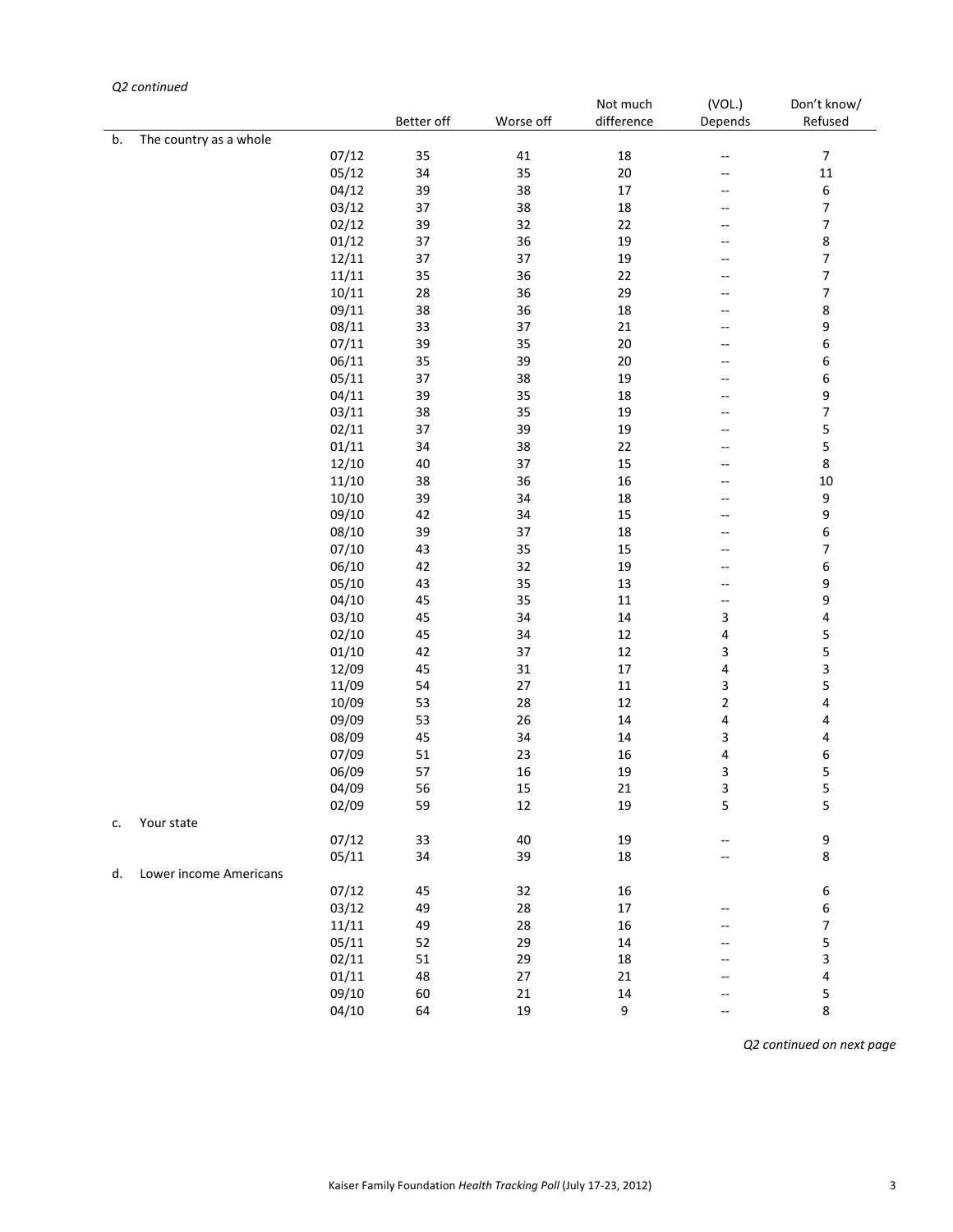#### *Q2 continued*

|    |                        |       |            |           | Not much   | (VOL.)            | Don't know/ |
|----|------------------------|-------|------------|-----------|------------|-------------------|-------------|
|    |                        |       | Better off | Worse off | difference | Depends           | Refused     |
| e. | Middle class Americans |       |            |           |            |                   |             |
|    |                        | 07/12 | 30         | 42        | 23         | --                | 6           |
|    |                        | 03/12 | 30         | 42        | 19         | $- -$             | 9           |
|    |                        | 11/11 | 31         | 37        | 25         | --                | 7           |
|    |                        | 05/11 | 31         | 38        | 25         | $\qquad \qquad -$ | 5           |
|    |                        | 02/11 | 32         | 40        | 24         | --                | 5           |
|    |                        | 01/11 | 27         | 42        | 27         | --                | 4           |
|    |                        | 09/10 | 38         | 38        | 18         | $- -$             | 7           |
|    |                        | 04/10 | 34         | 36        | 21         | --                | 8           |
| f. | The uninsured          |       |            |           |            |                   |             |
|    |                        | 07/12 | 47         | 29        | 16         |                   | 8           |
|    |                        | 03/12 | 51         | 24        | 16         | $- -$             | 9           |
|    |                        | 01/12 | 53         | 25        | 14         | --                | 8           |
|    |                        | 11/11 | 51         | 23        | 17         | --                | 9           |
|    |                        | 08/11 | 49         | 20        | 22         | --                | 9           |
|    |                        | 05/11 | 55         | 25        | 15         | --                | 5           |
|    |                        | 09/10 | 57         | 20        | 15         |                   | 8           |
|    |                        | 04/10 | 67         | 15        | 10         |                   | 8           |

3. What would you like to see Congress do when it comes to the health care law? They should expand the law, they should keep the law as is, they should repeal the law and replace it with a Republican-sponsored alternative, (or) they should repeal the law and not replace it? (READ AND ROTATE 1‐4, 4‐1. ENTER ONE ONLY)

|       |            |                | Repeal and replace |             |             |
|-------|------------|----------------|--------------------|-------------|-------------|
|       |            |                | with Republican    | Repeal and  | Don't know/ |
|       | Expand law | Keep law as is | alternative        | NOT replace | Refused     |
| 07/12 | 24         | 21             | 23                 | 23          | 10          |
| 06/12 | 28         | 25             | 18                 | 20          | 10          |
| 05/12 | 27         | 20             | 18                 | 21          | 13          |
| 03/12 | 28         | 19             | 18                 | 23          | 12          |
| 02/12 | 35         | 19             | 18                 | 19          | 9           |
| 01/12 | 31         | 19             | 18                 | 22          | 11          |
| 12/11 | 30         | 20             | 16                 | 22          | 11          |
| 11/11 | 32         | 18             | 15                 | 24          | 11          |
| 09/11 | 33         | 19             | 16                 | 21          | 12          |
| 07/11 | 33         | 20             | 16                 | 21          | 10          |
| 06/11 | 31         | 20             | 19                 | 19          | 12          |
| 05/11 | 30         | 21             | 19                 | 19          | 10          |
| 04/11 | 33         | 19             | 15                 | 20          | 14          |
| 03/11 | 30         | 21             | 18                 | 21          | 10          |
| 02/11 | 30         | 20             | 19                 | 20          | 10          |
| 01/11 | 28         | 19             | 23                 | 20          | 10          |

4. Which comes closer to how you feel about the health care law: (ROTATE 1‐3, 3‐1)?

| 07/12 |
|-------|
| 52    |
| 26    |
| 20    |
|       |
|       |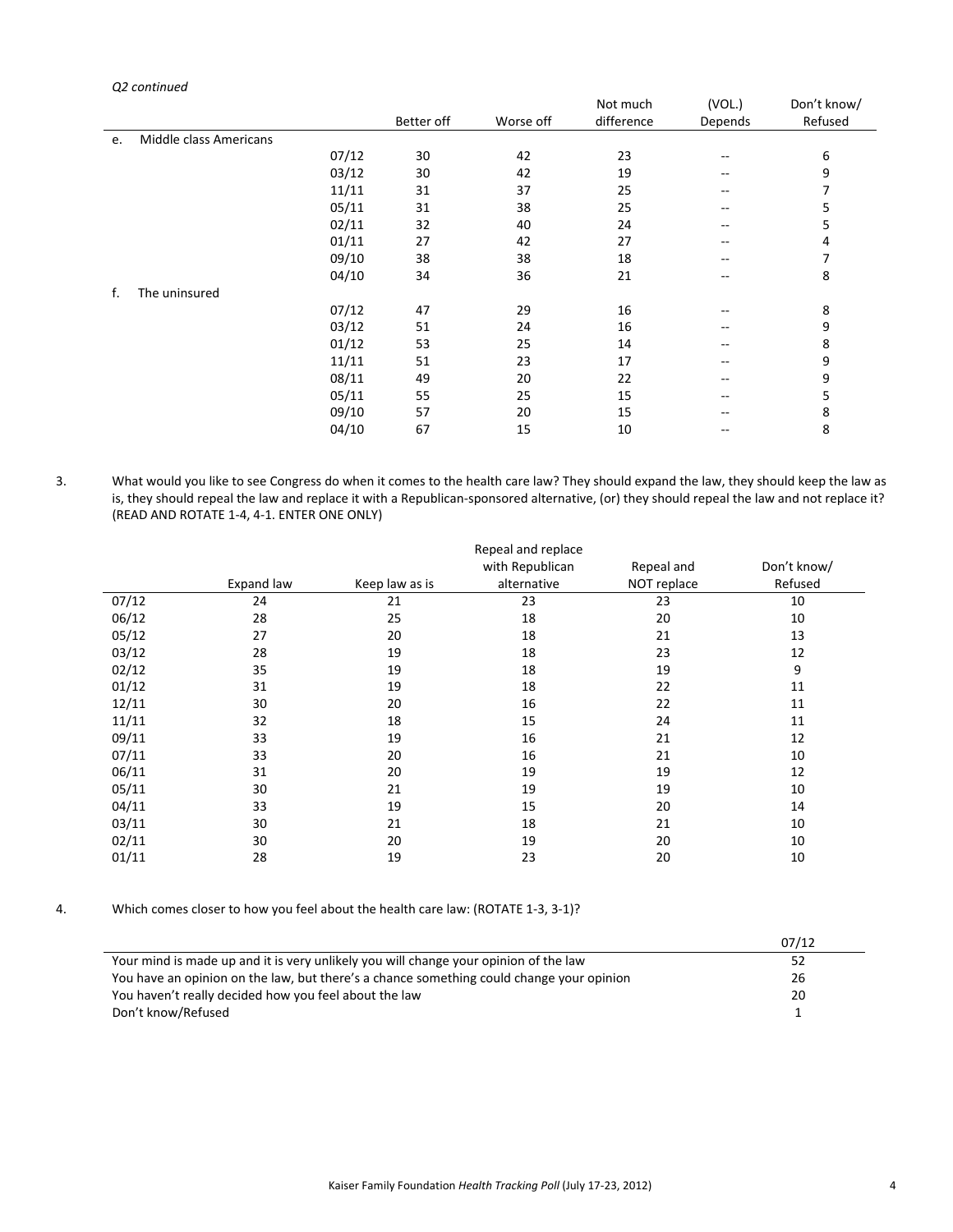## ROTATE Q5 and Q6

5. When lawmakers who oppose the health care law speak out against it, do you think they are doing so more because (they are trying to gain political advantage) or more because (they believe the law is the wrong thing for the country)? (ROTATE OPTIONS IN PARENTHESES)

|                                                         | 07/12 |
|---------------------------------------------------------|-------|
| They are trying to gain political advantage             | 57    |
| They believe the law is the wrong thing for the country | 30    |
| Both equally (VOL.)                                     | 7     |
| Other/Neither (VOL.)                                    | 1     |
| (DO NOT READ) Don't know/Refused                        | 5     |

#### ROTATE Q5 and Q6

6. When lawmakers who support the health care law speak out in favor of it, do you think they are doing so more because (they are trying to gain political advantage) or more because (they believe the law is the right thing for the country)? (ROTATE OPTIONS IN PARENTHESES)

|                                                         | 07/12 |
|---------------------------------------------------------|-------|
| They are trying to gain political advantage             | 56    |
| They believe the law is the right thing for the country | 29    |
| Both equally (VOL.)                                     | 8     |
| Other/Neither (VOL.)                                    | っ     |
| (DO NOT READ) Don't know/Refused                        | 5     |

## 7. Which comes closer to your view: (READ AND ROTATE)

|                                                                   | 07/12 |
|-------------------------------------------------------------------|-------|
| I'm tired of hearing lawmakers debate the health care law and     | 54    |
| would like them to move on to other issues                        |       |
| I think it is important for lawmakers to continue the debate over | 44    |
| the health care law                                               |       |
| (DO NOT READ) Don't know/Refused                                  | 2     |

8. Some lawmakers who oppose the health reform law say that if Congress isn't able to repeal the law, they should try to stop it from being put into place by cutting off funding to implement it. Whether or not you like the health reform law, would you say you approve or disapprove of cutting off funding as a way to stop some or all of health reform from being put into place?

|                                   | 07/12 | 05/12 | 05/11 | 04/11 | 03/11 | 02/11 | 01/11 |
|-----------------------------------|-------|-------|-------|-------|-------|-------|-------|
| Approve of cutting off funding    |       |       |       | 30    | 30    | 34    |       |
| Disapprove of cutting off funding | 56    | 58    | 63    | 64    | 64    | 61    | 62    |
| Don't know/Refused                |       |       |       |       |       |       |       |

9. As you may know, last month the Supreme Court ruled that the health care law is constitutional, upholding most of its provisions. Do you approve or disapprove of the Court's decision in this case?

|                    | 07/12 | $06/12^4$ |
|--------------------|-------|-----------|
| Approve            | 45    | 47        |
| Disapprove         | 47    | 43        |
| Don't know/Refused | 8     | 10        |

<sup>&</sup>lt;sup>4</sup> June 2012 trend wording was "(Though not everyone has had a chance to hear about it/As you noted), the Supreme Court recently decided to uphold the health care law. Do you approve or disapprove of the Court's decision in this case?"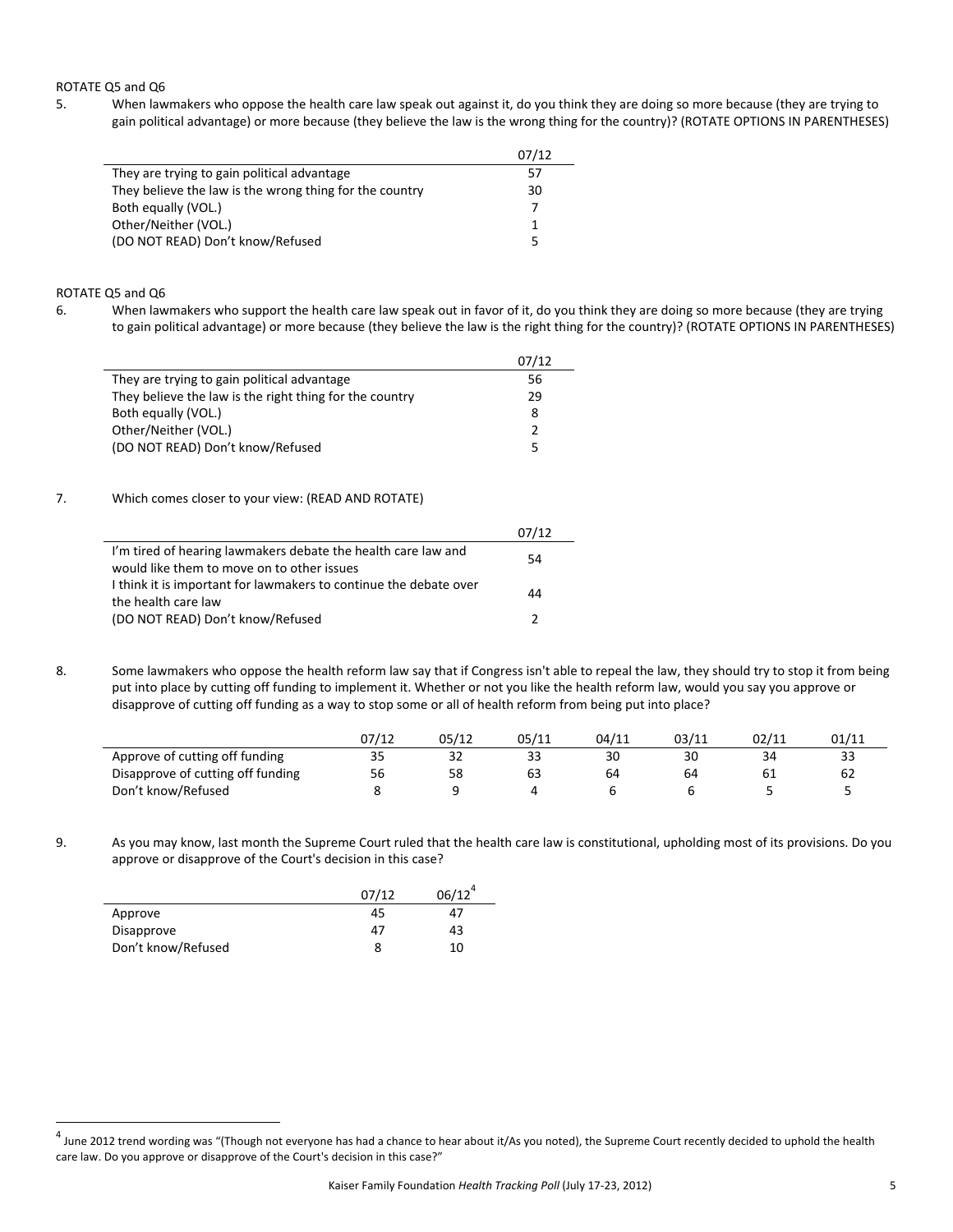10. Overall, how would you say you feel about the Court's decision? Would you say you feel (ROTATE ORDER 1-4, 4-1)?

|                                | 07/12 | 06/12         |
|--------------------------------|-------|---------------|
| Angry                          | 15    | 17            |
| Disappointed but not angry     | 35    | 29            |
| Satisfied but not enthusiastic | 31    | 28            |
| Enthusiastic                   | 12    | 18            |
| Some other emotion (VOL.)      | 3     | 3             |
| Don't care (VOL.)              | 2     | $\mathcal{P}$ |
| Don't know/Refused             | 3     | з             |

11. Does this decision by the Supreme Court make you (more) likely to vote this November than you otherwise would have been, (less) likely to vote than you otherwise would have been, or does it not really change your plans for voting? (ROTATE WORDS IN PARENTHESES)

|                                                               | 07/12 | 06/12 |
|---------------------------------------------------------------|-------|-------|
| More likely to vote                                           | 19    | 22    |
| Less likely to vote                                           | ٩     |       |
| Doesn't really change plans for voting                        | 74    | 70    |
| Don't vote, not registered to vote, don't plan to vote (VOL.) | ર     |       |
| Don't know/Refused                                            |       |       |

## ROTATE Q12 AND Q13

12. Does this decision by the Supreme Court make you more likely to vote for (Barack Obama) for president this November, more likely to vote for (Mitt Romney), or does it not really change your plans for who to vote for?

|                                                               | 07/12 |
|---------------------------------------------------------------|-------|
| More likely to vote for Barack Obama                          | 19    |
| More likely to vote for Mitt Romney                           | 21    |
| Doesn't really change plans for who to vote for               | 54    |
| Don't vote, not registered to vote, don't plan to vote (VOL.) | ર     |
| Don't know/Refused                                            |       |

### ROTATE Q12 AND Q13

13. Does this decision by the Supreme Court make you more likely to vote for the (Democratic) candidate for Congress in your district this November, more likely to vote for the (Republican) candidate, or does it not really change your plans for who to vote for?

|                                                               | 07/12 |
|---------------------------------------------------------------|-------|
| More likely to vote for Democratic candidate                  | 18    |
| More likely to vote for Republican candidate                  | 18    |
| Doesn't really change plans for who to vote for               | 60    |
| Don't vote, not registered to vote, don't plan to vote (VOL.) | 3     |
| Don't know/Refused                                            | 2     |

14. Which comes closer to your view? Now that the Supreme Court has ruled to uphold the health care law, opponents of the law should (READ AND ROTATE)…

|                                                                            | 07/12 | 06/12 |
|----------------------------------------------------------------------------|-------|-------|
| Continue trying to block the law from being implemented                    | 37    | 38    |
| Stop their efforts to block the law and move on to other national problems | 58    | 56    |
| Don't know/Refused                                                         |       |       |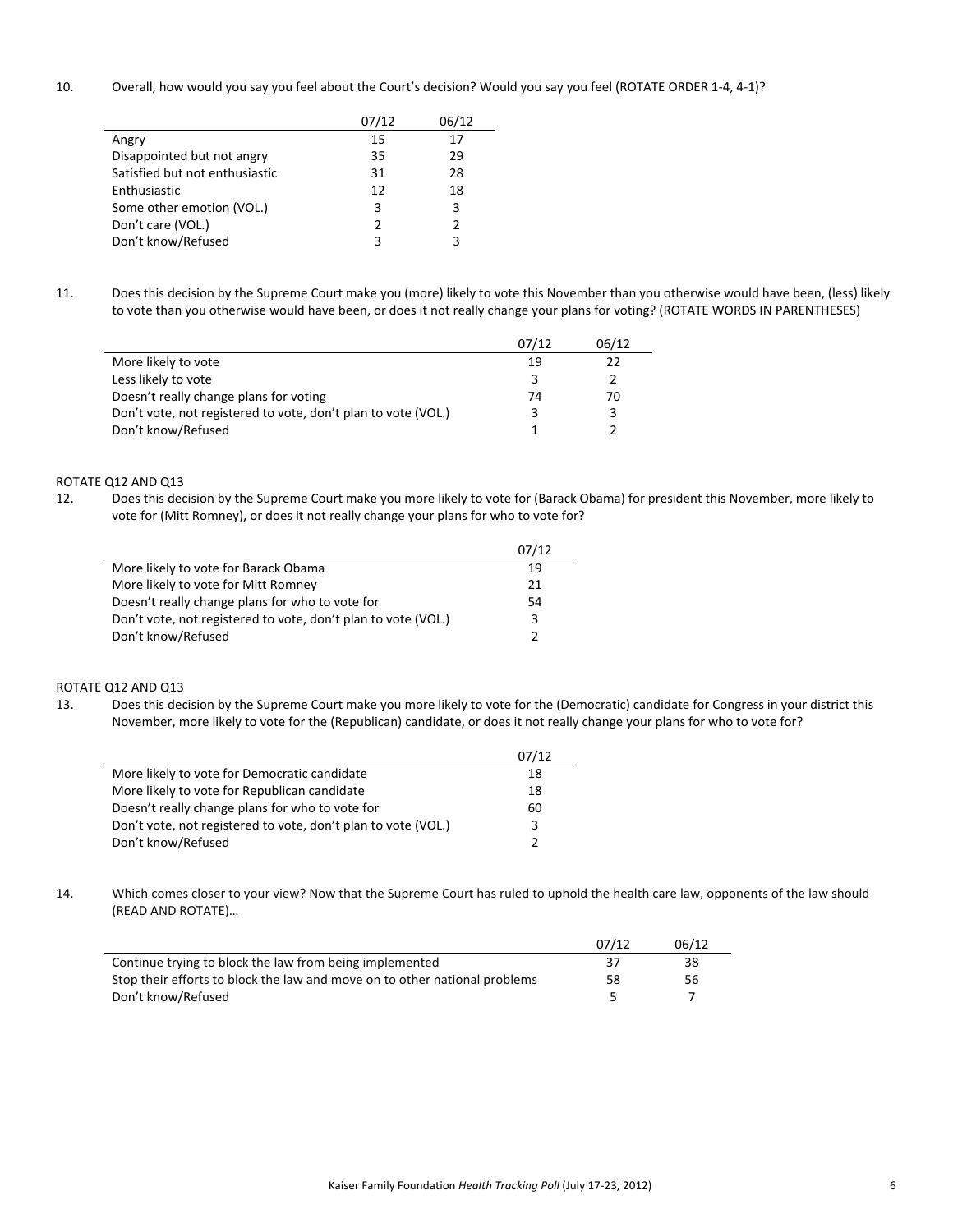15. Next, I'm going to read you several elements of the health reform law. As I read each one, please tell me whether you feel very favorable, somewhat favorable, somewhat unfavorable, or very unfavorable about it. First, (INSERT AND RANDOMIZE; OBSERVE FORM SPLITS). (READ FOR FIRST ITEM, THEN AS NECESSARY: Would you say you feel very favorable, somewhat favorable, somewhat unfavorable or very unfavorable about that?) Next, (INSERT NEXT ITEM)?

*Item a based on half sample A (n=612) Item b based on half sample B (n=615)*

|    |                                                          | Very      | Somewhat  | Somewhat    | Very           | Don't know/    |
|----|----------------------------------------------------------|-----------|-----------|-------------|----------------|----------------|
|    |                                                          | favorable | favorable | unfavorable | unfavorable    | Refused        |
|    | a. The law will require nearly all Americans who don't   |           |           |             |                |                |
|    | have health insurance as of 2014 to get it or else pay   |           |           |             |                |                |
|    | a fine                                                   |           |           |             |                |                |
|    | 07/12                                                    | 16        | 16        | 15          | 51             | 2              |
|    | 04/12                                                    | 15        | 16        | 17          | 51             | $\mathbf{1}$   |
|    | b. The law will require nearly all Americans who don't   |           |           |             |                |                |
|    | have health insurance as of 2014 to get it or else pay   |           |           |             |                |                |
|    | a tax                                                    |           |           |             |                |                |
|    | 07/12                                                    | 18        | 19        | 14          | 47             | 3              |
|    | a/b. Summary based on total: The law will require nearly |           |           |             |                |                |
|    | all Americans who don't have health insurance as of      |           |           |             |                |                |
|    | 2014 to get it or else pay a fine/tax                    |           |           |             |                |                |
|    | 07/12                                                    | 17        | 17        | 14          | 49             | $\overline{2}$ |
|    | c. The law will expand the existing Medicaid program to  |           |           |             |                |                |
|    | cover more low-income, uninsured adults                  |           |           |             |                |                |
|    | 07/12                                                    | 41        | 26        | 14          | 16             | 4              |
|    | 04/12                                                    | 36        | 30        | 15          | 17             | 3              |
|    | 03/12                                                    | 36        | 34        | 12          | 15             | 3              |
|    | $11/11^5$                                                | 34        | 35        | 13          | 13             | 6              |
|    | d. The law will create health insurance exchanges or     |           |           |             |                |                |
|    | marketplaces where small businesses and people who       |           |           |             |                |                |
|    | don't get coverage through their employers can shop      |           |           |             |                |                |
|    | for insurance and compare prices and benefits            |           |           |             |                |                |
|    | 07/12                                                    | 39        | 32        | 12          | 13             | 4              |
|    | 12/11                                                    | 42        | 37        | 10          | 9              | 2              |
|    | 06/10                                                    | 54        | 33        | 4           | $\overline{7}$ | $\overline{2}$ |
| e. | The law will provide financial help to low and           |           |           |             |                |                |
|    | moderate income Americans who don't get insurance        |           |           |             |                |                |
|    | through their jobs to help them purchase coverage        |           |           |             |                |                |
|    | 07/12                                                    | 41        | 29        | 13          | 14             | 3              |
|    | 03/12                                                    | 43        | 28        | 10          | 15             | 4              |
|    | 11/11                                                    | 44        | 31        | 11          | 12             | $\overline{2}$ |

16. When the requirement that nearly all Americans have health insurance or else pay a (IF HALF SAMPLE A: fine/IF HALF SAMPLE B: tax) goes into effect in 2014, do you expect to have to pay that (IF HALF SAMPLE A: fine/IF HALF SAMPLE B: tax), or not?

|                                   | 07/12 | Half sample A | Half sample B |
|-----------------------------------|-------|---------------|---------------|
|                                   | Total | ('fine")      | ("tax")       |
| Yes, expect to pay fine/tax       | 19    |               | 26            |
| No, do not expect to pay fine/tax | 77    | 84            | 70            |
| Don't know/Refused                |       | 4             |               |

<sup>&</sup>lt;sub>5</sub><br>™November 2011 trend wording for this item was "The law will expand the existing Medicaid program to cover low-income, uninsured adults regardless of whether they have children."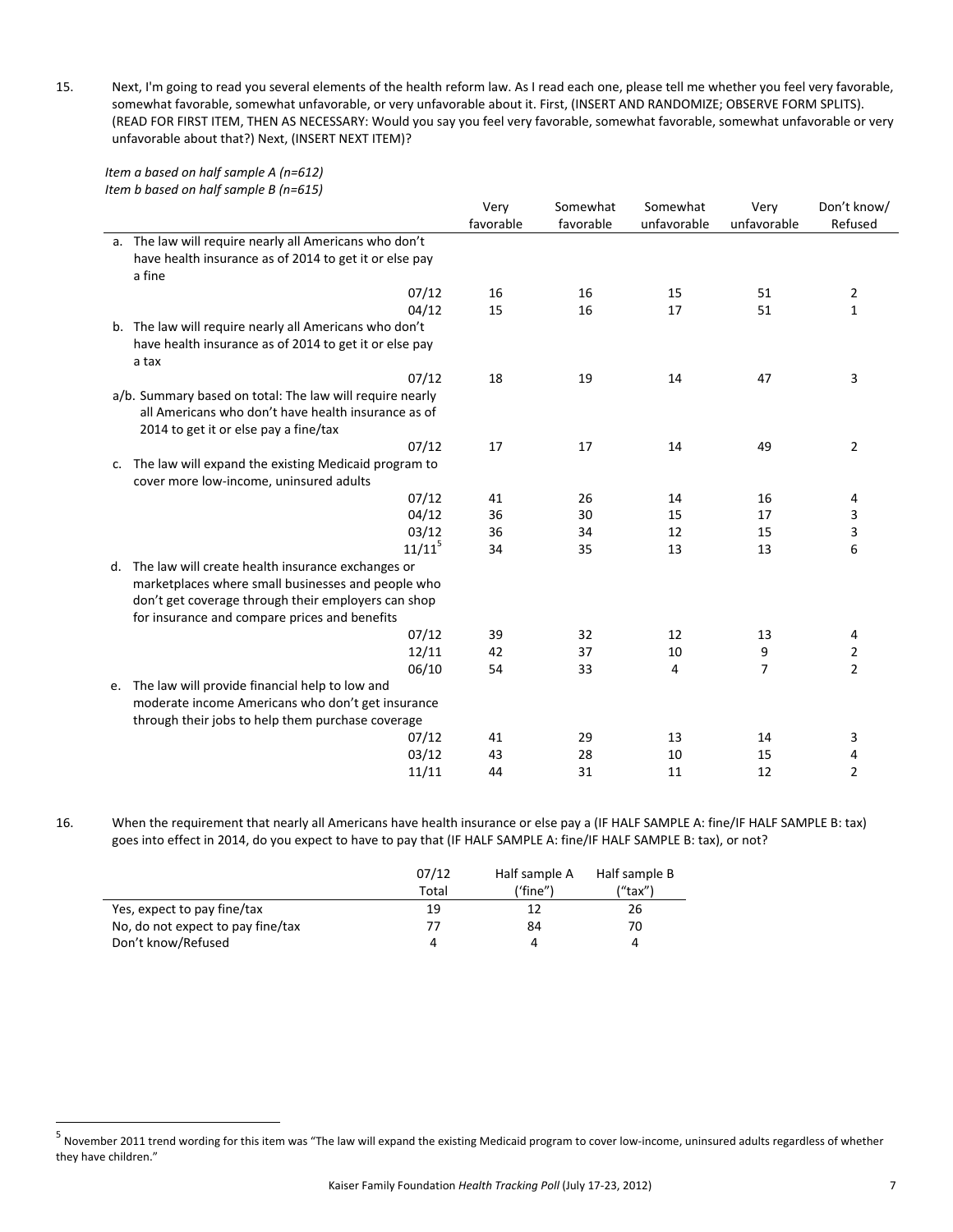17. Earlier you said that you have an unfavorable opinion of the requirement that nearly all Americans who don't have health insurance as of 2014 get it or else pay a (IF HALF SAMPLE A: fine/IF HALF SAMPLE B: tax). What if you heard that (INSERT AND ROTATE)? Would you still have an unfavorable view of requiring nearly all Americans to have health insurance, or would you now have a favorable view of that requirement?

*Based on those who have an unfavorable view of individual mandate (n=759)*

|                                                                                   | Still       | Now       | Don't know/ |
|-----------------------------------------------------------------------------------|-------------|-----------|-------------|
|                                                                                   | unfavorable | favorable | Refused     |
| a. Most Americans would still get coverage through their employers or a public    |             |           |             |
| insurance program and so would automatically satisfy the requirement without      |             |           |             |
| having to buy any new insurance                                                   |             |           |             |
| 07/12                                                                             | 55          | 38        | 7           |
| $12/11^{6}$                                                                       | 51          | 42        | 6           |
| b. After the requirement goes into effect, about one in ten Americans would have  |             |           |             |
| to get insurance or else pay a (IF HALF SAMPLE A: fine/IF HALF SAMPLE B: tax)     |             |           |             |
| 07/12                                                                             | 83          | 12        | 5           |
| c. People would not be held to this requirement if the cost of new coverage would |             |           |             |
| consume too large a share of their income                                         |             |           |             |
| 07/12                                                                             | 68          | 28        | 4           |
|                                                                                   |             |           |             |
|                                                                                   |             |           |             |
| Summary of Q15a/Q15b and Q17a based on total                                      |             |           |             |
|                                                                                   | 07/12       |           |             |
| Favorable towards requiring nearly all Americans who don't have health insurance  | 58          |           |             |
| as of 2014 to get it or else pay a fine/tax                                       |             |           |             |
| Originally                                                                        | 34          |           |             |
| Once heard argument (Most Americans would still get coverage through their        |             |           |             |
| employers or a public insurance program and so would automatically satisfy        | 24          |           |             |
| the requirement without having to buy any new insurance)                          |             |           |             |
| Still unfavorable towards requiring nearly all Americans to have health insurance | 35          |           |             |
| Don't know/Refused                                                                | 6           |           |             |
|                                                                                   |             |           |             |
| Summary of Q15a/Q15b and Q17b based on total                                      |             |           |             |
|                                                                                   | 07/12       |           |             |
| Favorable towards requiring nearly all Americans who don't have health insurance  | 42          |           |             |
| as of 2014 to get it or else pay a fine/tax                                       |             |           |             |
| Originally                                                                        | 34          |           |             |
| Once heard argument (After the requirement goes into effect, about one in         | 8           |           |             |
| ten Americans would have to get insurance or else pay a fine/tax)                 |             |           |             |
| Still unfavorable towards requiring nearly all Americans to have health insurance | 53          |           |             |
| Don't know/Refused                                                                | 5           |           |             |
|                                                                                   |             |           |             |
| Summary of Q15a/Q15b and Q17c based on total                                      |             |           |             |
|                                                                                   | 07/12       |           |             |
| Favorable towards requiring nearly all Americans who don't have health insurance  | 52          |           |             |
| as of 2014 to get it or else pay a fine/tax<br>Originally                         | 34          |           |             |
| Once heard argument (People would not be held to this requirement if the          |             |           |             |
| cost of new coverage would consume too large a share of their income)             | 18          |           |             |
| Still unfavorable towards requiring nearly all Americans to have health insurance |             |           |             |
| Don't know/Refused                                                                | 43          |           |             |
|                                                                                   | 5           |           |             |
|                                                                                   |             |           |             |

 $^6$  December 2011 trend wording for this item was "Under the reform law, most Americans would still get coverage through their employers and so would automatically satisfy the requirement without having to buy any new insurance"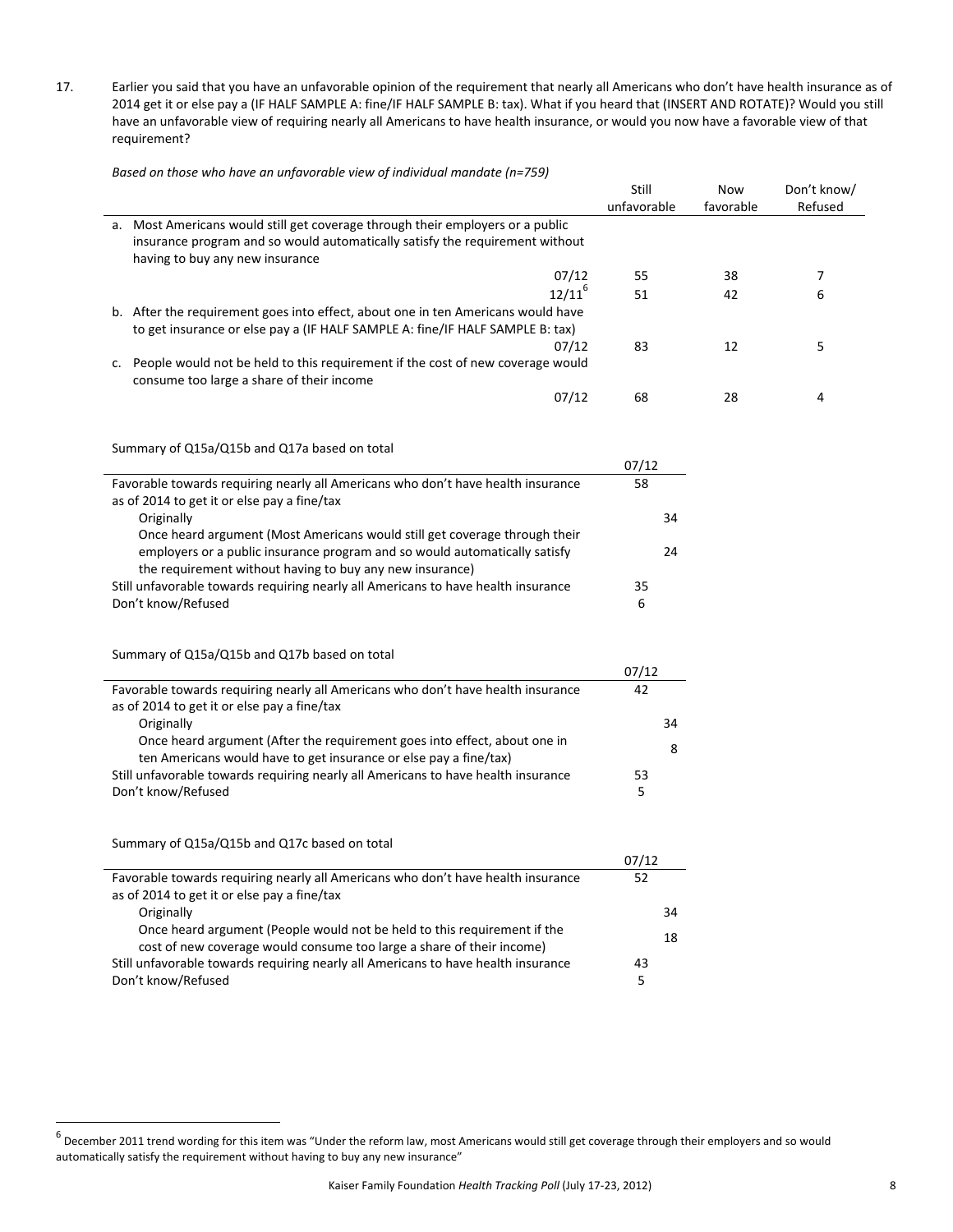18. Thinking about the provision in the health care law that will require nearly all Americans who don't have health insurance as of 2014 to get it or else pay a (IF HALF SAMPLE A: fine/IF HALF SAMPLE B: tax). What if you heard that the (IF HALF SAMPLE A: fine/IF HALF SAMPLE B: tax) for not having health insurance would start off at about \$100 per person and eventually be about \$700 per person. Would that make you feel (more favorable) or (less favorable) about the requirement that nearly all Americans have health insurance, or does it not make a difference either way? (ROTATE OPTIONS IN PARENTHESES)

|                           | 7/12  | Half sample A | Half sample B |
|---------------------------|-------|---------------|---------------|
|                           | Total | ("fine")      | ("tax")       |
| More favorable            | 11    | 10            | 13            |
| Less favorable            | 53    | 56            | 50            |
| Doesn't make a difference | 32    | 31            | 34            |
| Don't know/Refused        | 4     |               |               |

READ: Next, I'd like to ask you some questions about Medicaid, which is the government program that provides health insurance and long term care to certain low‐income adults and children …

19. How important for you and your family is the Medicaid program, which may also be known in your state as [INSERT STATE‐SPECIFIC NAME]? Is it very important for you and your family, somewhat important, not too important, or not at all important?

|                      | 07/12 | 06/12 | 05/11 | 01/11 |
|----------------------|-------|-------|-------|-------|
| Very important       | 35    | 38    | 27    | 39    |
| Somewhat important   | 17    | 18    | 22    | 20    |
| Not too important    | 13    | 13    | 18    | 16    |
| Not at all important | 33    | 30    | 31    | 23    |
| Don't know/Refused   |       |       |       |       |

20. Please tell me if each of the following is a major reason, a minor reason, or not a reason why you feel the Medicaid program is important for you and your family. First, (RANDOMIZE ITEMS). [Read first time, then as necessary: Is this a major reason, a minor reason, or not a reason why Medicaid is important for you and your family?]

*Based on those who say Medicaid is 'very' or 'somewhat' important (n=574)*

|    |                                                                             | Major  | Minor  | Not a  | Don't know/<br>Refused |
|----|-----------------------------------------------------------------------------|--------|--------|--------|------------------------|
|    |                                                                             | reason | reason | reason |                        |
|    | a. You or someone you know has received health coverage<br>through Medicaid |        |        |        |                        |
|    | 07/12                                                                       | 65     | 17     | 17     |                        |
|    |                                                                             |        |        |        |                        |
|    | 05/11                                                                       | 58     | 22     | 18     |                        |
| b. | You or someone you know has received nursing home or                        |        |        |        |                        |
|    | long-term care services paid for by Medicaid                                |        |        |        |                        |
|    | 07/12                                                                       | 49     | 18     | 33     | 1                      |
|    | 05/11                                                                       | 43     | 22     | 32     | 3                      |
| c. | You think that you or someone in your family may need to                    |        |        |        |                        |
|    | rely on Medicaid benefits in the future                                     |        |        |        |                        |
|    | 07/12                                                                       | 69     | 16     | 14     |                        |
|    | 05/11                                                                       | 63     | 24     | 12     |                        |
|    | d. You like knowing that the Medicaid program exists as a                   |        |        |        |                        |
|    | safety net to protect low-income people who can't afford                    |        |        |        |                        |
|    | needed care                                                                 |        |        |        |                        |
|    | 07/12                                                                       | 78     | 16     | 5      | 2                      |
|    | 05/11                                                                       | 71     | 21     |        | 2                      |

<sup>&</sup>lt;sup>7</sup> January 2011 trend wording was "How important for you and your family is Medicaid, the government program that provides health insurance and long term care to certain low‐income adults and children?"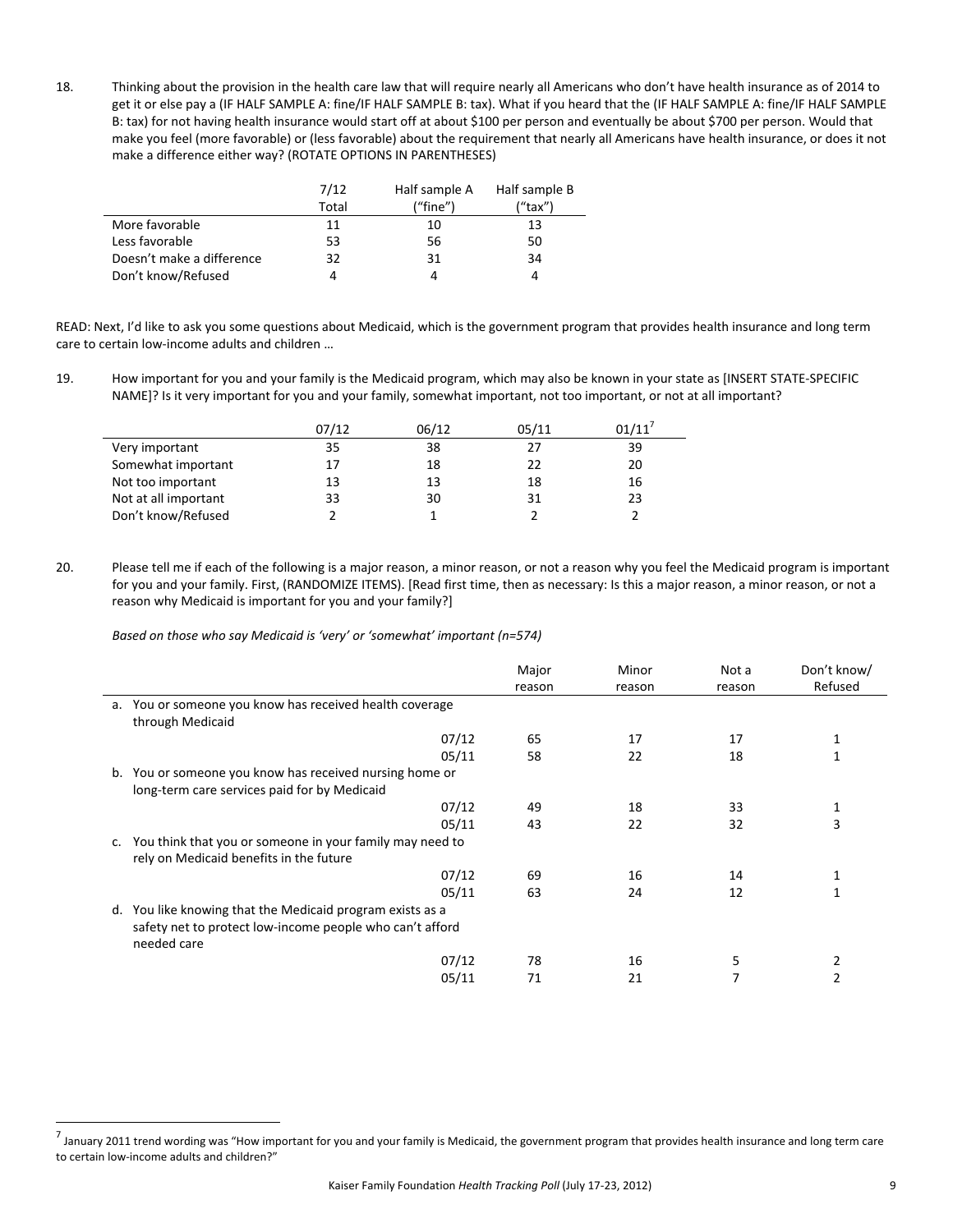21. If you were uninsured, needed health care, and qualified for Medicaid, would you enroll in the Medicaid program, or not?

|                    | 07/12 | 05/11 | $05/05^{\circ}$ |
|--------------------|-------|-------|-----------------|
| Yes                | 79    | 81    | 78              |
| <b>No</b>          | 16    | 15    |                 |
| Don't know/Refused |       |       |                 |

22. As you may know, the health care law expands Medicaid to provide health insurance to more low-income uninsured adults, including adults with no children whose incomes are below about \$16,000 a year. The federal government will initially pay the entire cost of this expansion, and after several years, states will pay 10 percent and the federal government will pay 90 percent. The Supreme Court ruled that states may choose whether or not to participate in this expansion. What do you think your state should do? (READ AND ROTATE)

|                                                                                                         | 07/12 |
|---------------------------------------------------------------------------------------------------------|-------|
| Keep Medicaid as it is today, with no new funding from the federal government and no change in who will | 43    |
| be covered by the program (or)                                                                          |       |
| Expand Medicaid to cover more low-income uninsured people, with the federal government initially paying | 49    |
| the entire cost of the expansion and your state eventually paying 10 percent                            |       |
| Other/Neither (VOL.)                                                                                    |       |
| (DO NOT READ) Don't know/Refused                                                                        | 6     |
|                                                                                                         |       |

23. What if you heard that this would mean many low-income people in your state would be left without health insurance, and your state would be giving up additional federal dollars for covering its uninsured residents? Would you still prefer to keep Medicaid as it is today, or would you prefer to expand Medicaid to cover more low-income uninsured people in your state?

*Based on those who want to keep Medicaid as it is today (n=566)*

|                                                                     | 07/12 |
|---------------------------------------------------------------------|-------|
| Still prefer to keep Medicaid as it is today                        | 72    |
| Prefer to expand Medicaid to cover more low-income uninsured people | 23    |
| (DO NOT READ) Don't know/Refused                                    | 5     |

Summary of Q22 and Q23 based on total

|                                                                                                                                                                                                         | <u>07712</u> |
|---------------------------------------------------------------------------------------------------------------------------------------------------------------------------------------------------------|--------------|
| Prefer to expand Medicaid to cover more low-income uninsured people                                                                                                                                     | 59           |
| Originally                                                                                                                                                                                              | 49           |
| Once heard argument (Many low-income people in your state would be left without health insurance,<br>and your state would be giving up additional federal dollars for covering its uninsured residents) | 10           |
| Still prefer to keep Medicaid as it is today                                                                                                                                                            | 31           |
| Other/Neither                                                                                                                                                                                           |              |
| Don't know/Refused                                                                                                                                                                                      | 8            |

 $0 - 112$ 

 8 May 2005 trend wording was "If you needed health care and qualified would you enroll in the Medicaid program, or not?"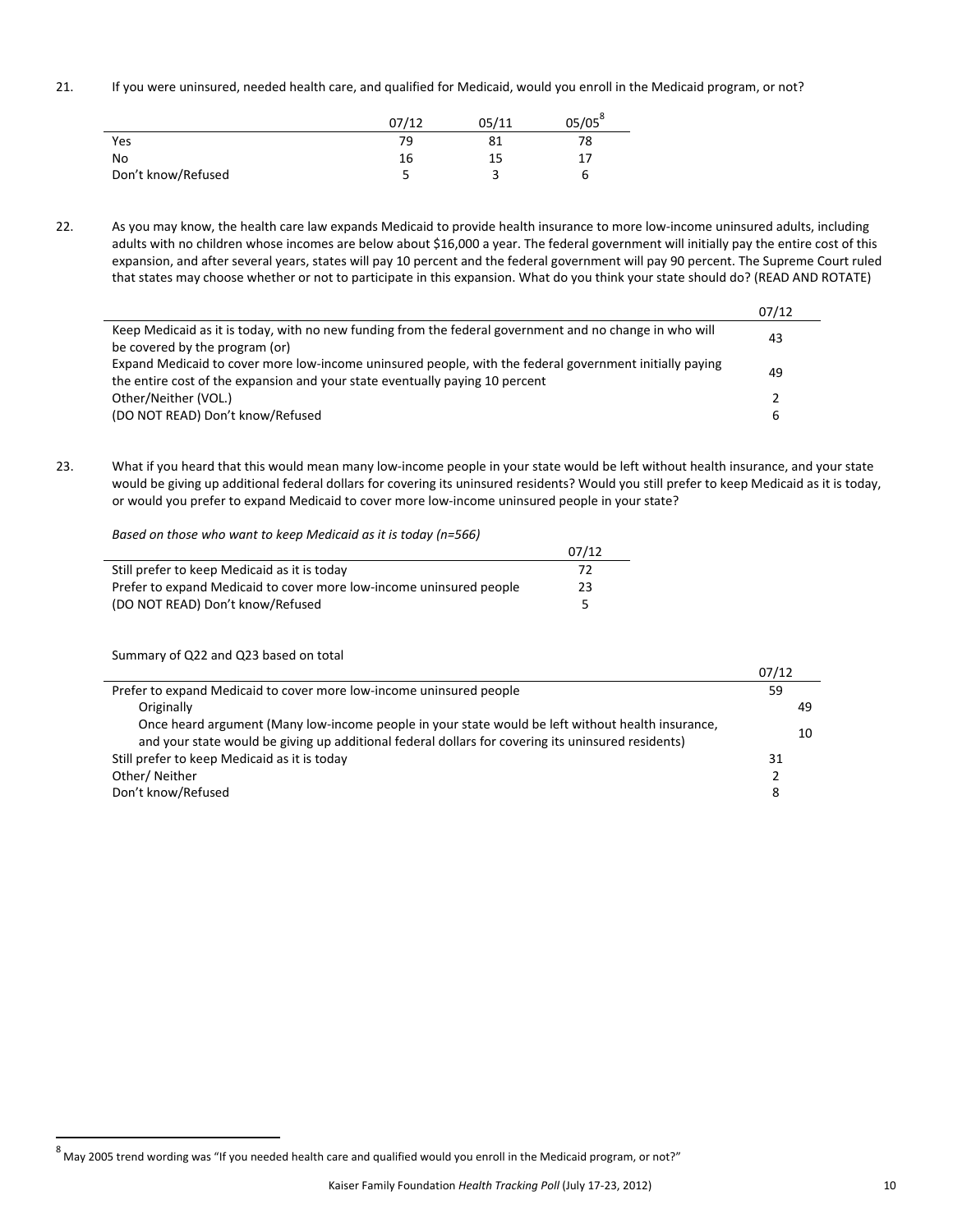24. What if you heard that this expansion would require your state to spend more money on Medicaid, even though the federal government would be picking up most of the cost? Would you still prefer to expand Medicaid to cover more low-income uninsured people in your state, or would you now prefer to keep Medicaid as it is today?

*Based on those who want to expand Medicaid (n=558)*

|                                                                           | 07/12 |
|---------------------------------------------------------------------------|-------|
| Still prefer to expand Medicaid to cover more low-income uninsured people | 79    |
| Prefer to keep Medicaid as it is today                                    | 18    |
| (DO NOT READ) Don't know/Refused                                          |       |

Summary of Q22 and Q24 based on total

|                                                                                     | 07/12         |    |
|-------------------------------------------------------------------------------------|---------------|----|
| Prefer to keep Medicaid as it is today                                              | 52            |    |
| Originally                                                                          |               | 43 |
| Once heard argument (This expansion would require your state to spend more money on |               | q  |
| Medicaid, even though the federal government would be picking up most of the cost)  |               |    |
| Still prefer to expand Medicaid to cover more low-income uninsured people           | 38            |    |
| Other/Neither                                                                       | $\mathcal{P}$ |    |
| Don't know/Refused                                                                  | 8             |    |

READ TO ALL: On another topic…

25. Which presidential candidate, (Barack Obama) or (Mitt Romney), do you trust to do a better job (INSERT AND RANDOMIZE)? How about (NEXT ITEM)? (ROTATE OPTIONS IN PARENTHESES ACROSS INTERVIEWS, BUT NOT WITHIN SAME INTERVIEW) [READ IF NECESSARY: Do you trust (Barack Obama) or (Mitt Romney) to do a better job (INSERT ITEM)?]

|                                                           |       | <b>Barack</b><br>Obama | Mitt<br>Romney | (VOL.)<br>Both | (VOL.)<br>Neither/Other | Don't know/<br>Refused |
|-----------------------------------------------------------|-------|------------------------|----------------|----------------|-------------------------|------------------------|
| Dealing with the future of the 2010 health care law<br>a. |       |                        |                |                |                         |                        |
|                                                           | 07/12 | 45                     | 34             |                | 11                      |                        |
|                                                           | 05/12 | 50                     | 31             | 1              | 10                      | 8                      |
| Handling the Medicaid program<br>b.                       |       |                        |                |                |                         |                        |
|                                                           | 07/12 | 44                     | 34             |                | 12                      | 8                      |
| Handling the Medicare program<br>C.                       |       |                        |                |                |                         |                        |
|                                                           | 07/12 | 45                     | 34             |                | 11                      | 8                      |
| Lowering health costs for people like you<br>d.           |       |                        |                |                |                         |                        |
|                                                           | 07/12 | 43                     | 33             |                | 14                      | 8                      |

26. Overall, do you trust the (Democrats) in Congress or the (Republicans) in Congress to do a better job (INSERT AND RANDOMIZE)? How about (NEXT ITEM)? (ROTATE OPTIONS IN PARENTHESES ACROSS INTERVIEWS, BUT NOT WITHIN SAME INTERVIEW) [READ IF NECESSARY: "Do you trust the (Democrats) in Congress or the (Republicans) in Congress to do a better job (INSERT ITEM)?]

|    |                                                        |           |             | (VOL.)      | (VOL.)  | Don't know/ |
|----|--------------------------------------------------------|-----------|-------------|-------------|---------|-------------|
|    |                                                        | Democrats | Republicans | <b>Both</b> | Neither | Refused     |
|    | a. Dealing with the future of the 2010 health care law |           |             |             |         |             |
|    | 07/12                                                  | 37        | 32          | 4           | 20      | 6           |
|    | 05/12                                                  | 38        | 29          | 4           | 19      | 10          |
|    | $02/12^{9}$                                            | 46        | 34          | 2           | 12      | 6           |
| b. | Handling the Medicaid program                          |           |             |             |         |             |
|    | 07/12                                                  | 38        | 33          | 4           | 18      |             |
|    | Handling the Medicare program                          |           |             |             |         |             |
|    | 07/12                                                  | 40        | 33          | 3           | 17      | 6           |
| d. | Lowering health costs for people like you              |           |             |             |         |             |
|    | 07/12                                                  | 38        | 34          | 3           | 19      | 7           |

<sup>&</sup>lt;sup>9</sup> February 2012 trend wording was "Overall, which party, the (Democrats) or the (Republicans), do you trust to do a better job dealing with the future of the 2010 health care law?"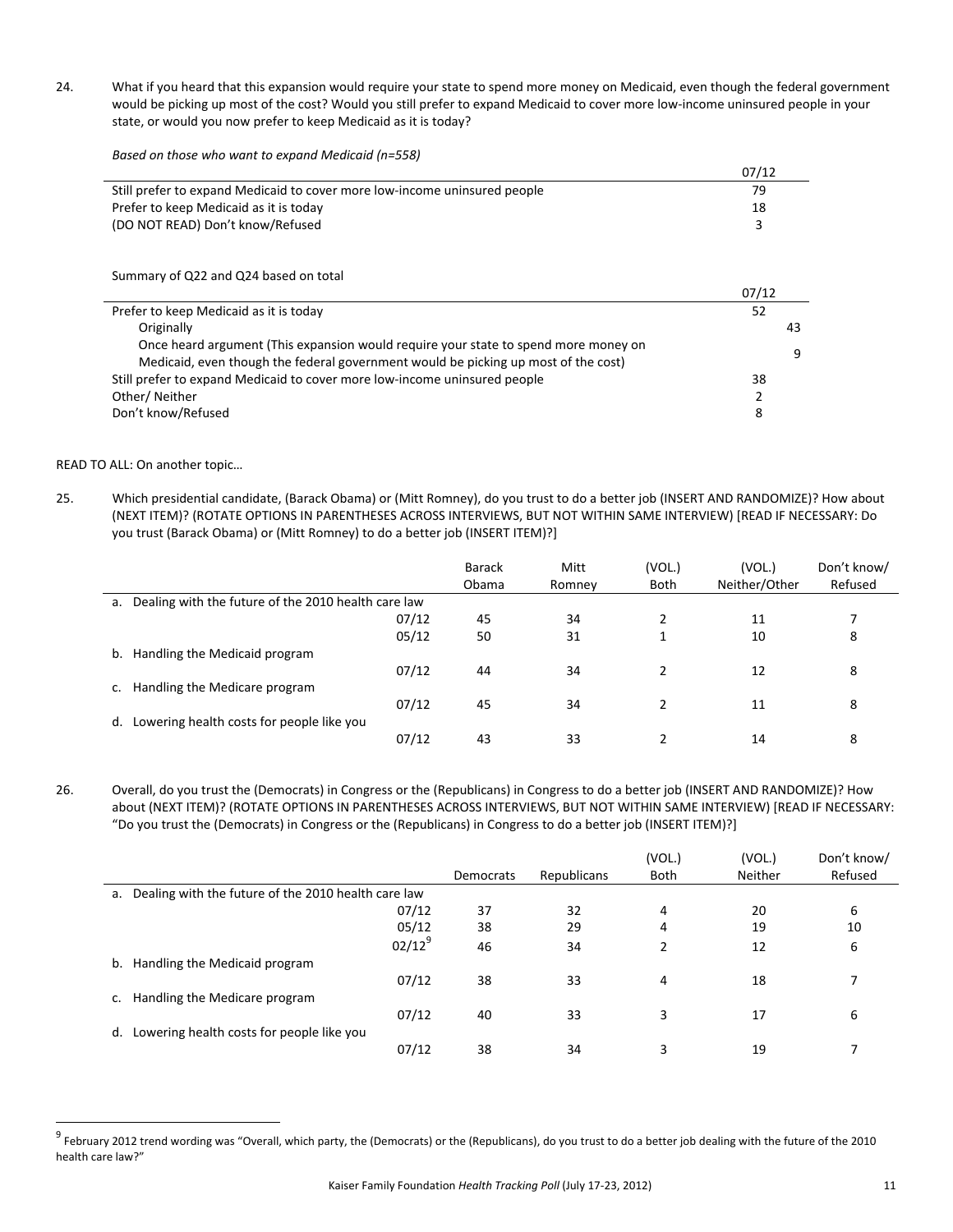## **DEMOGRAPHICS**

Finally, I have just a few questions we will use to describe the people who took part in our survey…

| D1. | Record respondent's sex |
|-----|-------------------------|
|-----|-------------------------|

| Male   | 50 |
|--------|----|
| Female | 50 |

D4. Are you, yourself, now covered by any form of health insurance or health plan or do you not have health insurance at this time? (READ IF NECESSARY: A health plan would include any private insurance plan through your employer or a plan that you purchased yourself, as well as a government program like Medicare or [Medicaid/Medi‐CAL])?

| Covered by health insurance     | 82 |
|---------------------------------|----|
| Not covered by health insurance | 17 |
| Don't know/Refused              |    |

D4a. Which of the following is your MAIN source of health insurance coverage? Is it a plan through your or your spouse's employer, a plan you purchased yourself, are you covered by Medicare or (Medicaid/Medi‐CAL), some other government program, or do you get your health insurance from somewhere else?

#### *Based on those who are insured (n=1,058)*

| Plan through your/your spouse's employer       | 55 |    |
|------------------------------------------------|----|----|
| Plan you purchased yourself                    | 11 |    |
| Medicare                                       | 16 |    |
| Medicaid/Medi-CAL                              | 8  |    |
| Some other government program                  | 4  |    |
| Somewhere else (SPECIFY)                       | 2  |    |
| Plan through your parents/mother/father (VOL.) | 3  |    |
| Don't know/Refused                             | 1  |    |
| Summary D4 and D4a based on total              |    |    |
| Covered by health insurance                    | 82 |    |
| Employer or spouse's employer                  |    | 45 |
| Self-purchased plan                            |    | 9  |
| Medicare                                       |    | 13 |
| Medicaid/Medi-CAL                              |    | 6  |
| Other government program                       |    | 4  |
| Somewhere else                                 |    | 1  |
| Plan through parents/mother/father (VOL.)      |    | 3  |
| Don't know/Refused                             |    | 1  |
| Not covered by health insurance                | 17 |    |
| Don't know/Refused                             | 1  |    |

#### D5. What is your age? (RECORD EXACT AGE AS TWO-DIGIT CODE.)

D6. (ASK IF DON'T KNOW OR REFUSED AGE) Could you please tell me if you are between the ages of (READ LIST)…?

| 18-29              | 21 |
|--------------------|----|
| $30 - 49$          | 33 |
| 50-64              | 28 |
| 65 and older       | 17 |
| Don't know/Refused |    |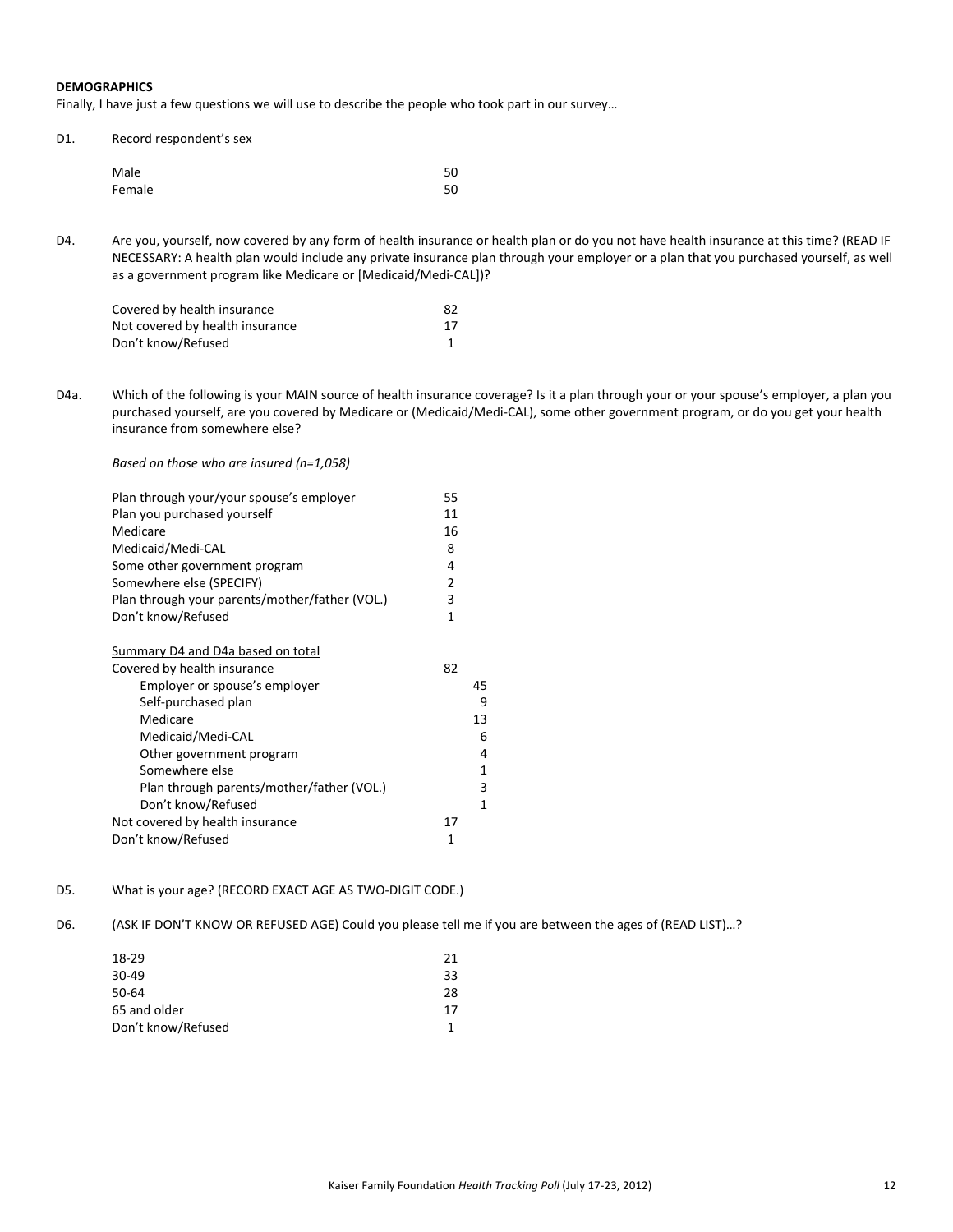D8. In politics today, do you consider yourself a [ROTATE: Republican, Democrat/Democrat, Republican], an Independent, or what?

| Republican                                   | 25 |
|----------------------------------------------|----|
| Democrat                                     | 29 |
| Independent                                  | 36 |
| Or what/Other/None/No preference/Other party | 7  |
| Don't know/Refused                           |    |

D8a. Do you LEAN more towards the [ROTATE: Republican Party or the Democratic Party/Democratic Party or the Republican Party]? (ROTATE OPTIONS IN SAME ORDER AS D8)

| Summary D8 and D8a based on total |    |
|-----------------------------------|----|
| Republican/Lean Republican        | 39 |
| Democrat/Lean Democratic          | 44 |
| Other/Don't lean/Don't know       | 16 |
|                                   |    |
| Five-Point Party ID               |    |
| Democrat                          | 29 |
| Independent Lean Democratic       | 15 |
| Independent/Don't lean            | 16 |
| Independent Lean Republican       | 14 |
| Republican                        | 25 |
| Undesignated                      |    |

D8e. Would you call yourself a strong (IF D8=2: Democrat/IF D8=1: Republican) or not a very strong (IF D8=2: Democrat/IF D8=1: Republican)?

| Summary of D8 and D8e based on total |    |        |
|--------------------------------------|----|--------|
| Republican                           | 25 |        |
| Strong                               |    | 15     |
| Not strong                           |    | 9      |
| Don't know/Refused                   |    | $\ast$ |
| Democrat                             | 29 |        |
| Strong                               |    | 18     |
| Not strong                           |    | 10     |
| Don't know/Refused                   |    | $\ast$ |
| Independent/Other                    | 46 |        |
| Lean Republican                      |    | 14     |
| Lean Democratic                      |    | 15     |
| Other/Don't know/Refused             |    | 16     |

D8b. Would you say your views in most political matters are liberal, moderate or conservative?

| 21 |
|----|
| 35 |
| 38 |
| 5  |
|    |

D8c. Do you consider yourself to be a supporter of the Tea Party movement, or not?

| Yes, supporter of Tea Party movement      | 23 |
|-------------------------------------------|----|
| No, not a supporter of Tea Party movement | 66 |
| Don't know/Refused                        | 10 |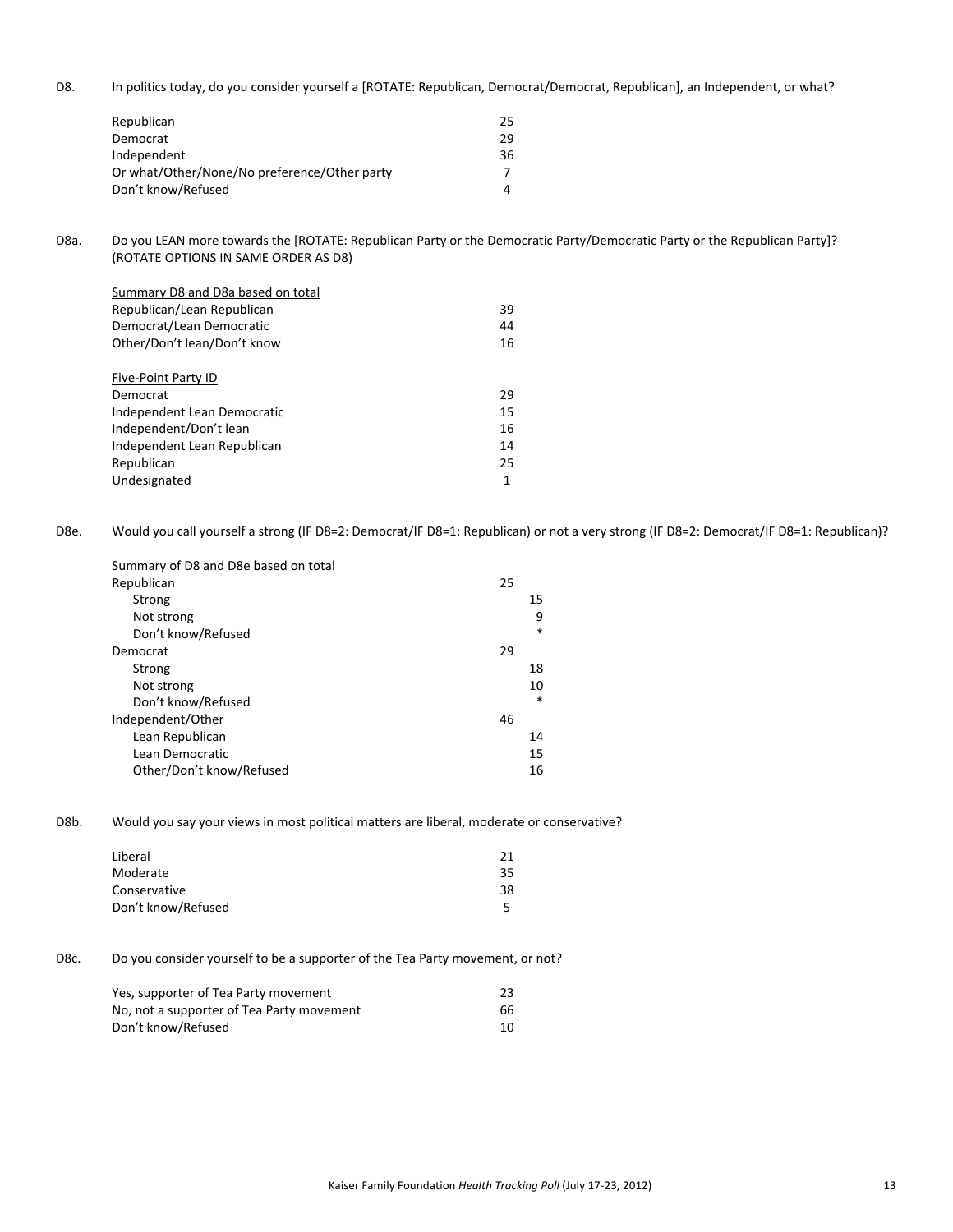D9. Some people are registered to vote and others are not. Are you currently registered to vote at your present address?

| Yes                | 81 |
|--------------------|----|
| No                 | 18 |
| Don't know/Refused |    |

D10. How often would you say you vote...always, nearly always, part of the time, or seldom?

*Based on registered voters (n=1,071)*

| Always                            | 57             |
|-----------------------------------|----------------|
| Nearly always                     | 26             |
| Part of the time                  | 10             |
| Seldom                            | 4              |
| Never vote (VOL.)                 | $\overline{2}$ |
| Other (VOL.)                      |                |
| Don't know/Refused                | $\ast$         |
|                                   |                |
| Summary D9 and D10 based on total |                |
| Yes, registered to vote           | 81             |
| Always vote                       | 46             |
| Nearly always vote                | 21             |
| Vote part of the time             | 8              |
| Seldom vote                       | 3              |
| Never vote (VOL.)                 | 2              |
| Other (VOL.)                      |                |
| Don't know how often              | $\ast$         |

D10b. Thinking ahead to the election for president that will be held this November, have you already decided which candidate you will vote for, or have you not yet made up your mind?

| 63 |
|----|
| 30 |
|    |
|    |
|    |

No, not registered 18 Don't know/Refused 1

## D11. What is the LAST grade or class that you COMPLETED in school? (DO NOT READ)

| None, or grade 1-8                                                                                                       | 3  |
|--------------------------------------------------------------------------------------------------------------------------|----|
| High school incomplete (grades 9-11)                                                                                     | 8  |
| High school graduate (grade 12 or GED certificate)                                                                       | 29 |
| Technical, trade or vocational school AFTER high school                                                                  | 5  |
| Some college, no four-year degree (includes associate degree)                                                            | 25 |
| College graduate (B.S., B.A., or other four-year degree)                                                                 | 18 |
| Post-graduate or professional schooling after college<br>(e.g., toward a Master's degree or Ph.D; law or medical school) | 11 |
| Don't know/Refused                                                                                                       |    |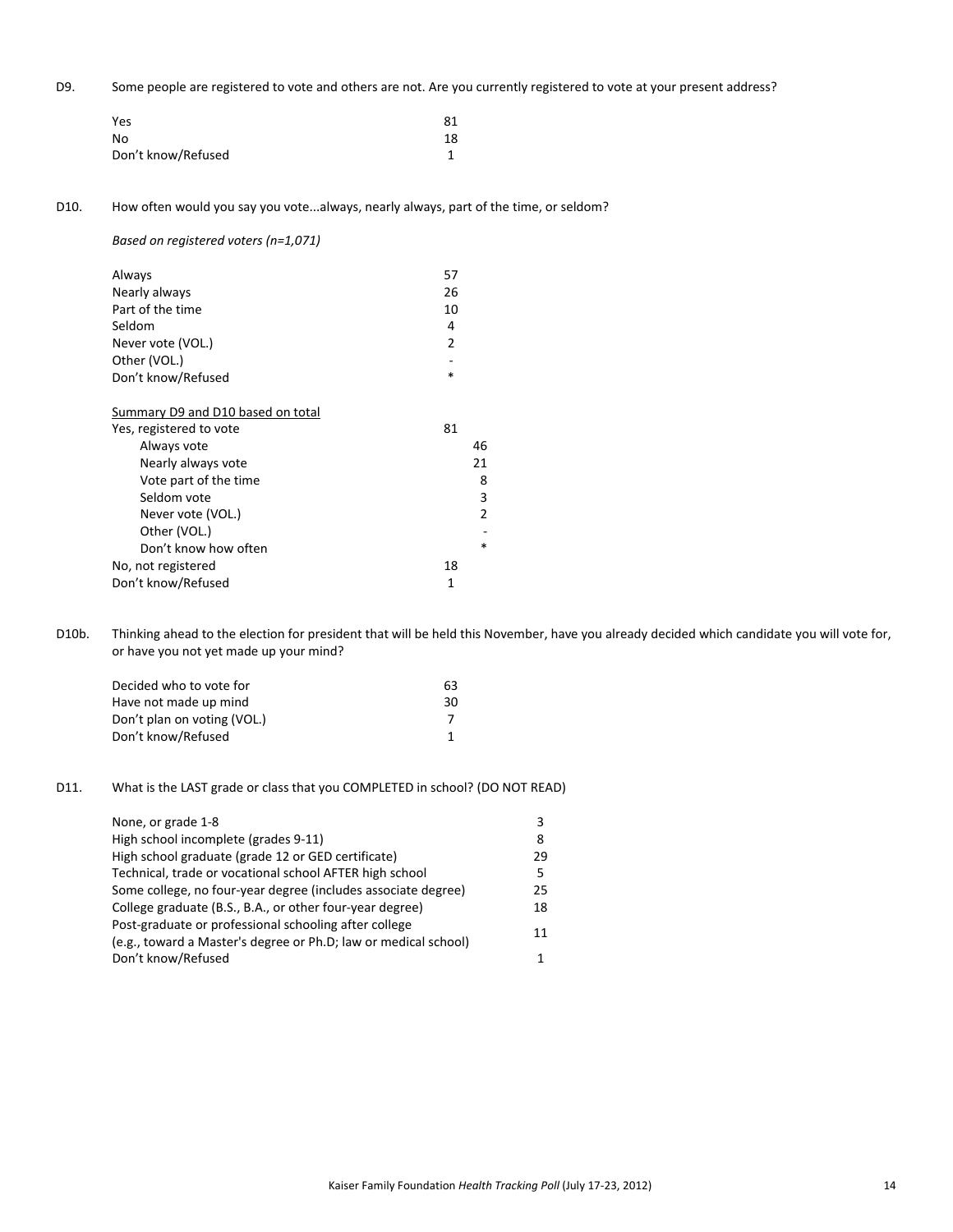- D12. Are you, yourself, of Hispanic or Latino background, such as Mexican, Puerto Rican, Cuban, or some other Spanish background?
- D13. What is your race? Are you white, black, Asian or some other race? (IF RESPONDENT SAYS HISPANIC ASK: Do you consider yourself a white Hispanic or a black Hispanic?)

| White, non-Hispanic                     | 68 |    |
|-----------------------------------------|----|----|
| Total non-White                         | 30 |    |
| Black or African-American, non-Hispanic |    | 11 |
| <b>Hispanic</b>                         |    | 12 |
| Asian, non-Hispanic                     |    | 4  |
| Other/Mixed race, non-Hispanic          |    |    |
| Undesignated                            |    |    |

D12a. Were you born in the United States, on the island of Puerto Rico, or in another country?

*Based on Hispanics (n=115)*

| U.S.               | 45 |
|--------------------|----|
| Puerto Rico        |    |
| Another country    | 48 |
| Don't know/Refused |    |

D14. Last year—that is, in 2011—what was your total family income from all sources, before taxes? Just stop me when I get to the right category. (READ)

| Less than \$20,000              | 17 |
|---------------------------------|----|
| \$20,000 to less than \$30,000  | 11 |
| \$30,000 to less than \$40,000  | 11 |
| \$40,000 to less than \$50,000  | q  |
| \$50,000 to less than \$75,000  | 14 |
| \$75,000 to less than \$90,000  | 8  |
| \$90,000 to less than \$100,000 | 4  |
| \$100,000 or more               | 15 |
| Don't know/Refused              | 11 |
|                                 |    |

END OF INTERVIEW: That's all the questions I have. Thanks for your time.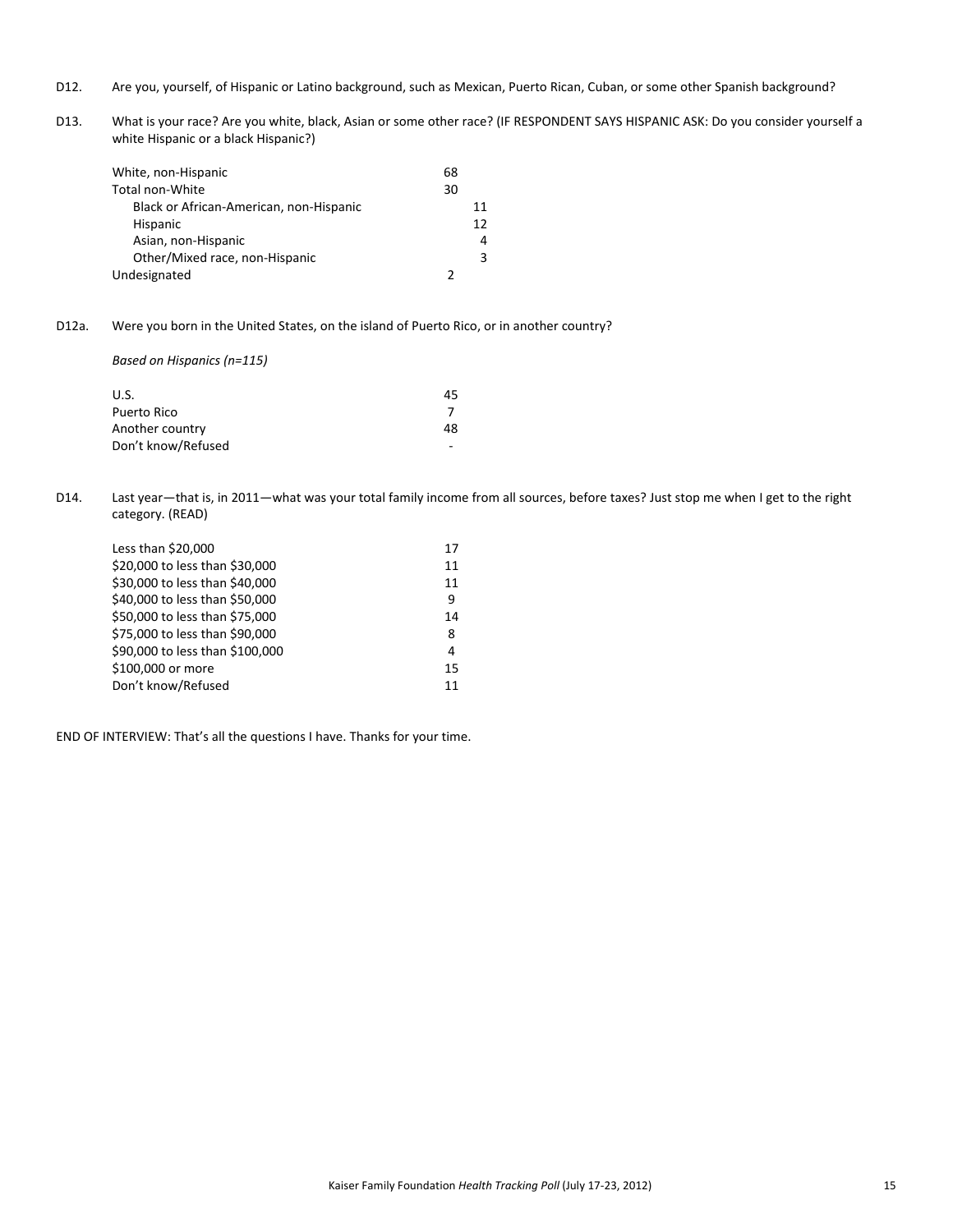Trend Information:

- 06/12: Kaiser Family Foundation *Kaiser Health Tracking Poll: Early Reaction to Supreme Court Decision on the ACA* (June 28‐30, 2012)
- 05/12: Kaiser Family Foundation *Kaiser Health Tracking Poll* (May 8‐14, 2012)
- 04/12: Kaiser Family Foundation *Kaiser Health Tracking Poll* (April 4‐10, 2012)
- 03/12: Kaiser Family Foundation *Kaiser Health Tracking Poll* (February 29 March 5, 2012)
- 02/12: Kaiser Family Foundation *Kaiser Health Tracking Poll* (February 13‐19, 2012)
- 01/12: Kaiser Family Foundation *Kaiser Health Tracking Poll* (January 12‐17, 2012)
- 12/11: Kaiser Family Foundation *Kaiser Health Tracking Poll* (December 8‐13, 2011)
- 11/11: Kaiser Family Foundation *Kaiser Health Tracking Poll* (November 10‐15, 2011)
- 10/11: Kaiser Family Foundation *Kaiser Health Tracking Poll* (October 13‐18, 2011)
- 09/11: Kaiser Family Foundation *Kaiser Health Tracking Poll* (September 7‐12, 2011)
- 08/11: Kaiser Family Foundation *Kaiser Health Tracking Poll* (August 10‐15, 2011)
- 07/11: Kaiser Family Foundation *Kaiser Health Tracking Poll* (July 13‐18, 2011)
- 06/11 Kaiser Family Foundation *Kaiser Health Tracking Poll* (June 9‐14, 2011)
- 05/11: Kaiser Family Foundation *Kaiser Health Tracking Poll* (May 12‐17, 2011)
- 04/11: Kaiser Family Foundation *Kaiser Health Tracking Poll* (April 7‐12, 2011)
- 03/11: Kaiser Family Foundation *Kaiser Health Tracking Poll* (March 8‐13, 2011)
- 02/11: Kaiser Family Foundation *Kaiser Health Tracking Poll* (February 8‐13, 2011)
- 01/11: Kaiser Family Foundation/Harvard School of Public Health *The Public's Health Care Agenda for the 112th Congress* (January 4‐14, 2011)
- 12/10: Kaiser Family Foundation *Kaiser Health Tracking Poll* (December 1‐6, 2010)
- 11/10: Kaiser Family Foundation *Kaiser Health Tracking Poll* (November 3‐6, 2010)
- 10/10: Kaiser Family Foundation *Kaiser Health Tracking Poll* (October 5‐10, 2010)
- 09/10: Kaiser Family Foundation *Kaiser Health Tracking Poll* (September 14‐19, 2010)
- 08/10: Kaiser Family Foundation *Kaiser Health Tracking Poll* (August 16‐22, 2010)
- 07/10: Kaiser Family Foundation *Kaiser Health Tracking Poll* (July 8‐13, 2010)
- 06/10: Kaiser Family Foundation *Kaiser Health Tracking Poll* (June 17‐22, 2010)
- 05/10: Kaiser Family Foundation *Kaiser Health Tracking Poll* (May 11‐16, 2010)
- 04/10: Kaiser Family Foundation *Kaiser Health Tracking Poll* (April 9‐14, 2010)
- 05/05: Kaiser Family Foundation *Kaiser 2005 Medicaid Survey* (April 1‐May 1, 2005)